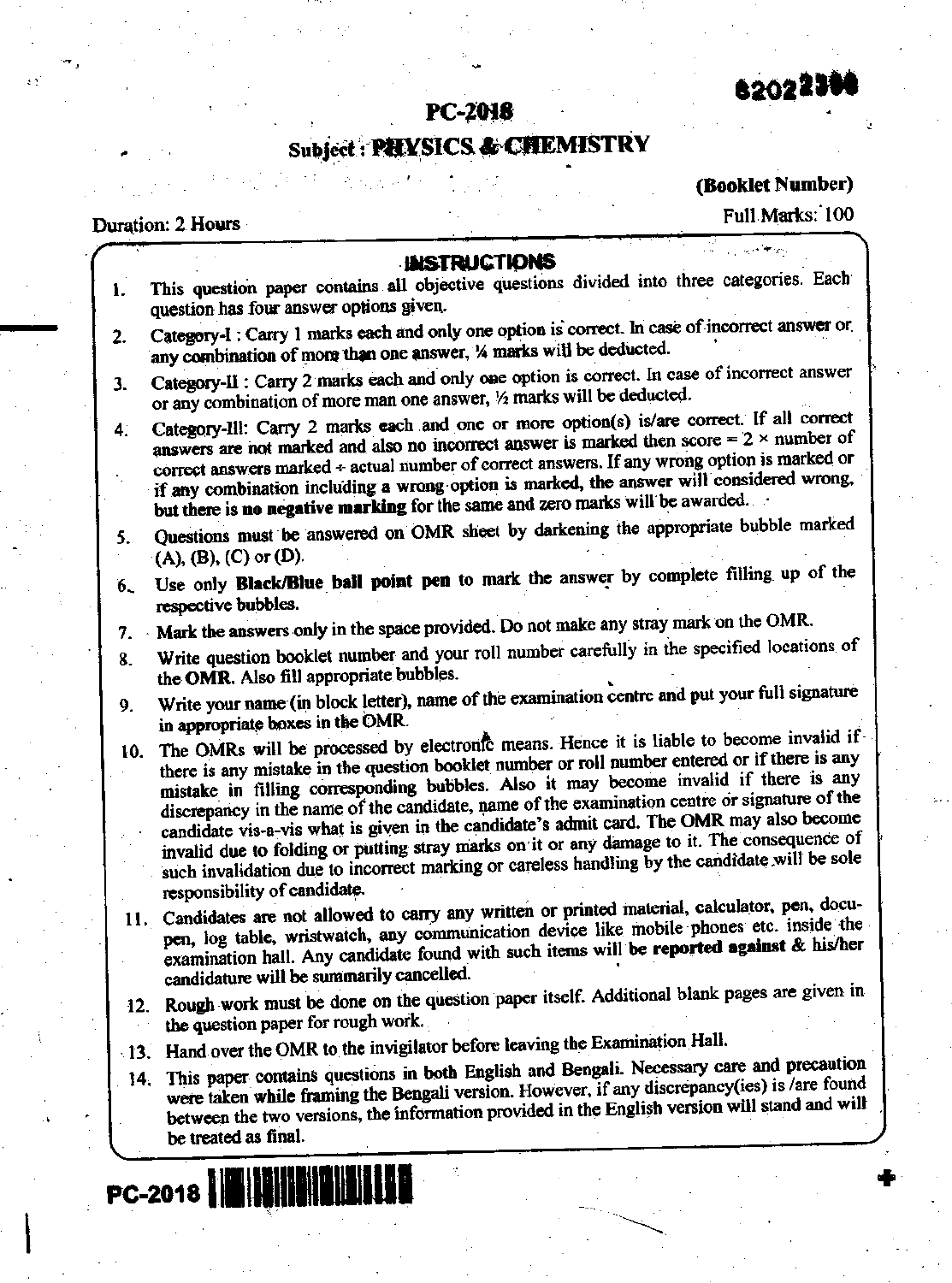# $P$ **PC-2018**

# **SPACE FOR ROUGH WORK**

 $\frac{1}{2}$ ×.

,

 $\bullet$  B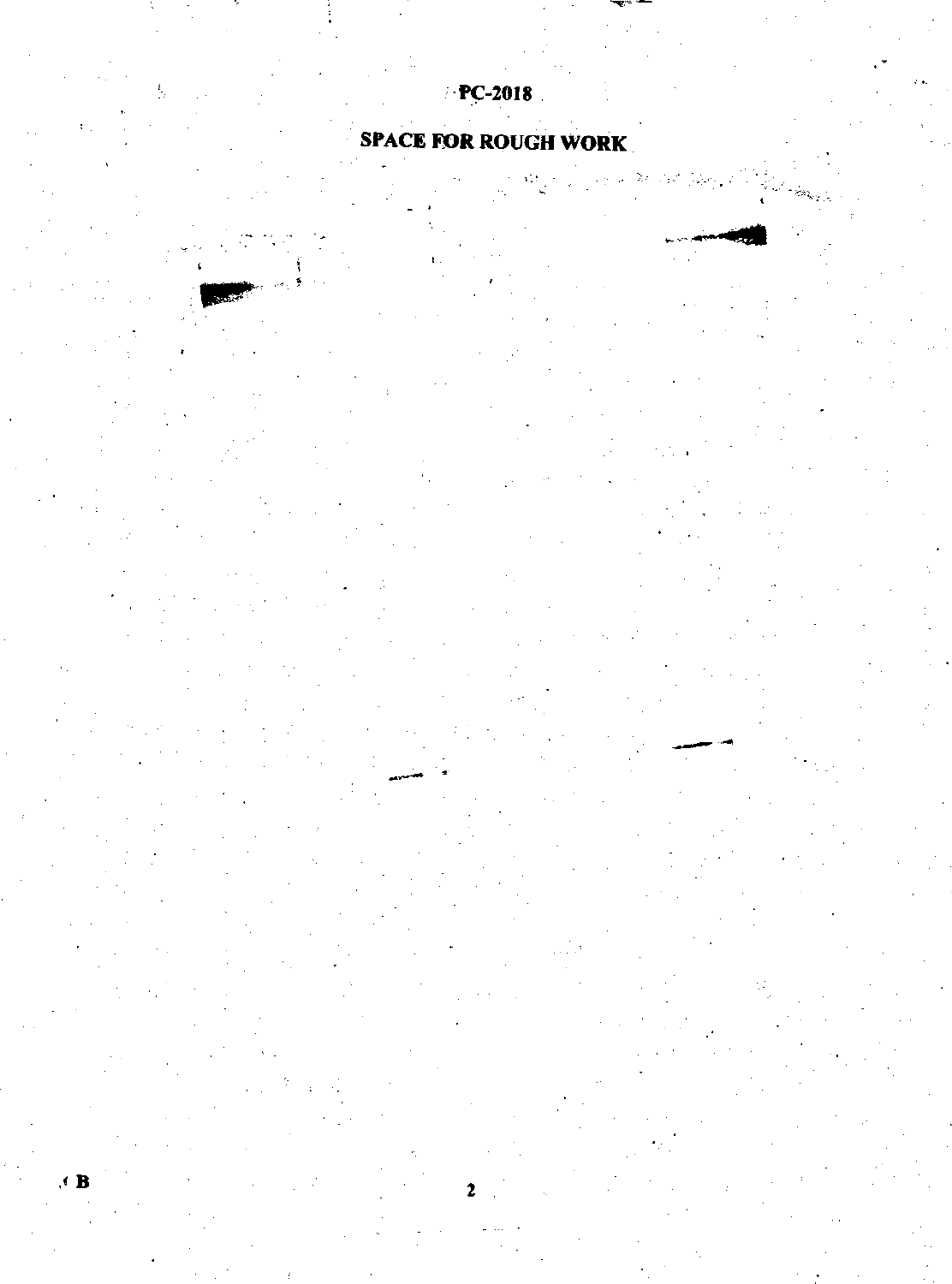# *ASSER BEEFINGS*

# Unless otherwise specified in the question, the following values should be used:

Mechanical equivalent of heat,  $J = 4.2$  J cal<sup>-1</sup> Acceleration due to gravity,  $g = 9.8$  ms<sup>-2</sup>

Absolute zero temperature =  $-273$  °C

Speed of Light in Vacuum =  $3 \times 10^8$  ms<sup>-1</sup>

### The following symbols usually carry meaning as given below:

 $\epsilon_0$ : electric permittivity of free space

 $\mu_0$ : magnetic permeability of free space

 $R$ : universal gas constant

# প্রশ্নে অন্যরকম বলা না থাকলে, নীচের মানগুলি ব্যবহার করতে হবে।

তাপের যান্ত্রিক তল্যাঙ্ক,  $J = 4.2 J$   $cal^{-1}$ 

অভিকৰ্ষজ ত্বরণ,  $g = 9.8 \text{ ms}^{-2}$ 

পরমশূন্য উষ্ণতা =  $-273$  °C

শূন্য হানে আলোর বেগ =  $3 \times 10^8 \text{ ms}^{-1}$ 

# নীচের চিহ্নগুলি সাধারণভাবে নীচে প্রদত্ত অর্থে ব্যবহৃত:

 $\epsilon_0$  : শূন্যম্বানের তড়িৎ-ডেদ্যতা

 $\mu_{\alpha}$ : শূন্যম্বনের চৌম্বক ডেদ্যতা

 $R \cdot$ সৰ্বজনীন গাস-গ্ৰুবক

1.

B

 $(A) \frac{Q}{\epsilon_0}$ 

### Category  $-$  I (Q. 1 to Q. 30)

Category-I: Carry 1 mark each and only one option is correct. In case of incorrect answer or any combination of more than one answer, % marks will be deducted. একটি উত্তর সঠিক। সঠিক উত্তর দিলে 1 নম্বর পাবে। ভুল উত্তর দিলে অথবা যে কোন একাষিক উত্তর দিলে ½ নম্বর কাটা যাবে ।

Consider a region in free space bounded by the surfaces of an imaginary cube having sides of length 'a' as shown in the diagram. A charge +Q is placed at the centre 'O' of the cube. P is such a point outside the cube that the line OP perpendicularly intersects the surface ABCD at R and also OR = RP =  $a/2$ . A charge +Q is placed at point P also. What is the total electric flux through the five faces of the cube other than ABCD?



(D) zero

P.T.O.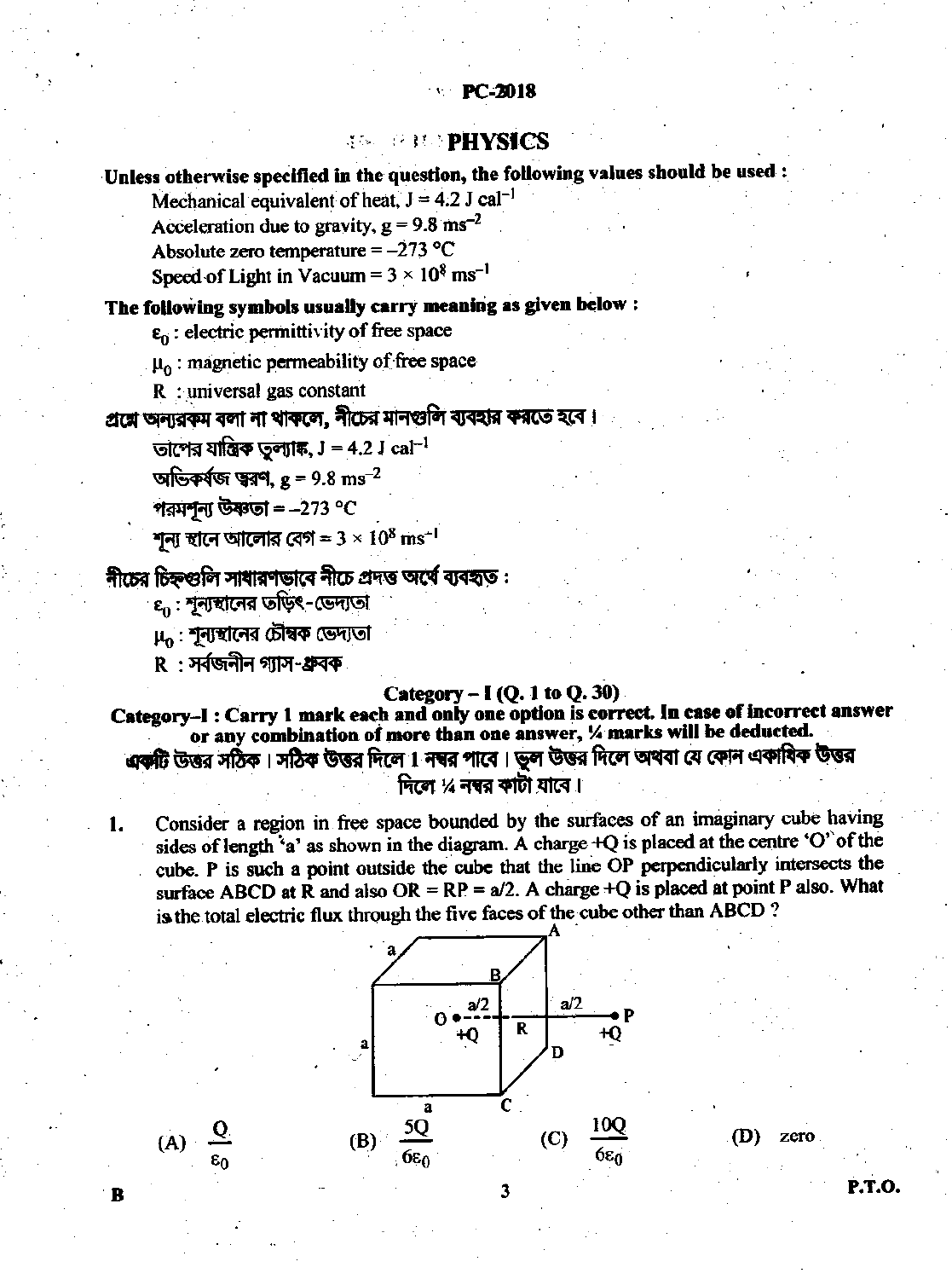শূল্য ছানে 'a' দৈর্ঘ্যের বাহুবিশিষ্ট একটি কাল্পনিক ঘনকের পৃষ্ঠতল দ্বারা আবদ্ধ অঞ্চল কল্পনা করো। চিত্রানুযায়ী, ওই ঘনকের কেন্দ্র 'O'-তে +Q আধান রাখা আছে। ঘনকের বাইরে P এমন একটি বিন্দু যে OP রেখা ঘনকের ABCD পৃষ্ঠকে R বিন্দুতে ছেদ করে এবং OR = RP = a/2 । P বিন্দুতেও একটি +Q আধান রাখা আছে। ঘনকের ABCD পৃষ্ঠ ছাড়া অন্য পাঁচটি পৃষ্ঠ হতে নির্গত মোট বৈদ্যুত ফ্লাক্স্-এর পরিমাণ কত ?



Four equal charges of value +Q are placed at any four vertices of a regular hexagon of side 'a'. By suitably choosing the vertices, what can be the maximum possible magnitude of electric field at the centre of the hexagon?

 $2.$ 

B

(A) 
$$
\frac{Q}{4\pi\varepsilon_0 a^2}
$$
 (B)  $\frac{\sqrt{2}Q}{4\pi\varepsilon_0 a^2}$  (C)  $\frac{\sqrt{3}Q}{4\pi\varepsilon_0 a^2}$  (D)  $\frac{2Q}{4\pi\varepsilon_0 a^2}$ 

দৈঘের বাঁহ সম্পন্ন একটি সুষম ষড়ভুজের যে কোনো চার কোণে চারটি +Q আখান রাখা হ'ল । ওই চারটি কোণ ঠিক মতো পছন্দ করে ষঢ়ভুজের কেন্দ্রে সর্বাধিক কত তড়িৎক্ষেত্র পাওয়া যেতে পারে $\mathcal{G}_{\mathbf{x},\mathbf{y}}$ 

(A)  $\frac{Q}{4\pi \epsilon_0 a^2}$  (B)  $\frac{\sqrt{2}Q}{4\pi \epsilon_0 a^2}$  (C)  $\frac{\sqrt{3}Q}{4\pi \epsilon_0 a^2}$  (D)  $\frac{2Q}{4\pi \epsilon_0 a^2}$ 

A proton of mass 'm' moving with a speed  $v \ll c$ , velocity of light in vacuum) 3. completes a circular orbit in time 'T' in a uniform magnetic field. If the speed of the proton is increased to  $\sqrt{2}$  v, what will be time needed to complete the circular orbit?

(A) 
$$
\sqrt{2}
$$
 T (B) T (C)  $\frac{T}{\sqrt{2}}$  (D)  $\frac{1}{2}$ 

'm' ভরের একটি প্রোটন, একটি সুষম চৌম্বক ক্ষেত্রের মধ্যে v (<< c, শূন্য ম্বানে আলোর বেগ) বেগে 'T' সময়ে একটি বৃত্তাকার পথ অতিক্রম করে। প্রোটনটির বেগ যদি  $\sqrt{2}$  v করা হয় তবে ওই পথ অভিক্রম করতে তার কত সময় লাগবে ?

(C)  $\frac{1}{\sqrt{2}}$ (D)  $\frac{T}{2}$ (A)  $\sqrt{2} \text{ T}$  $(B)$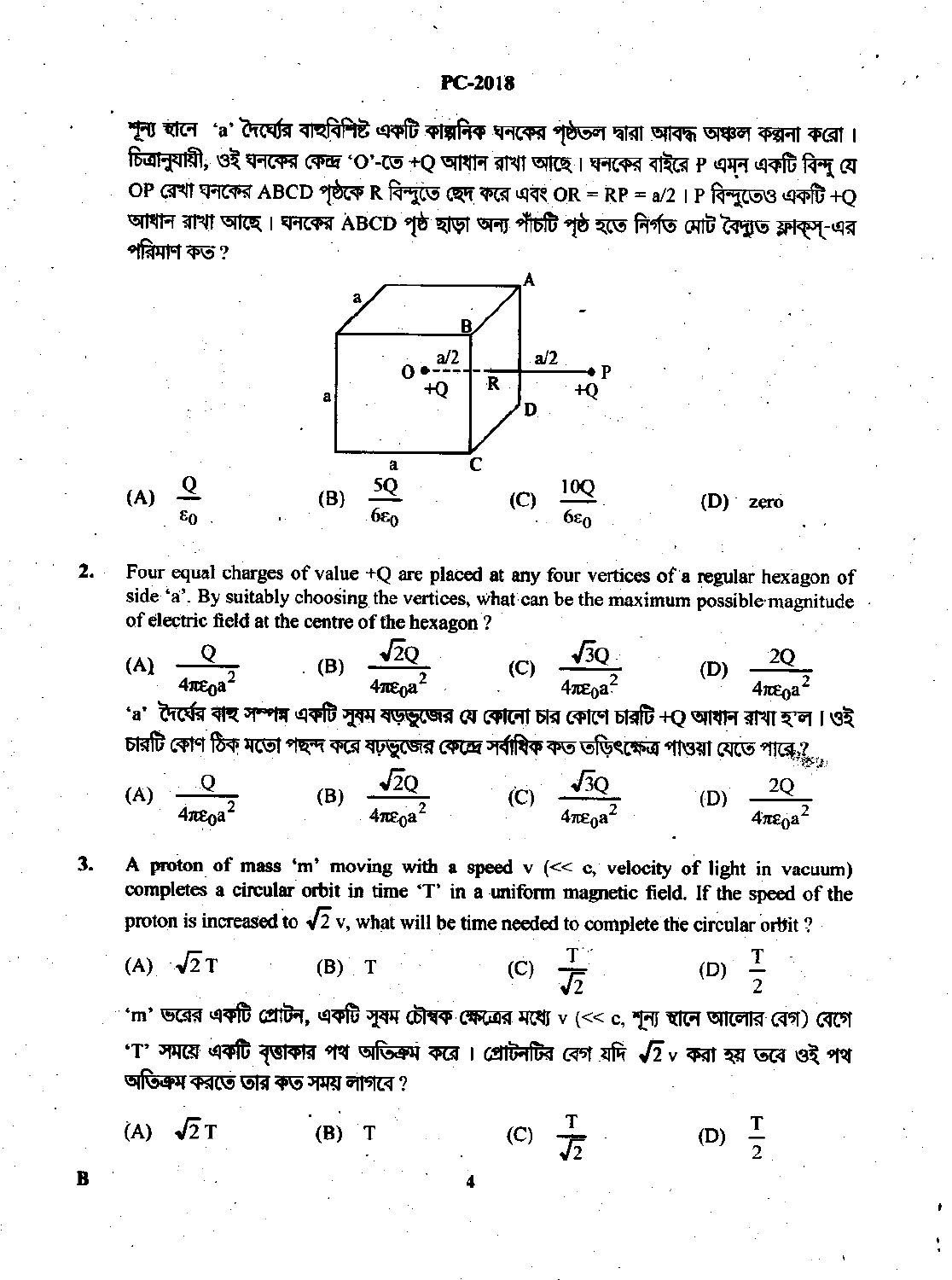A uniform current is flowing along the length of an infinite, straight, thin, hollow cylinder  $4.1$ of radius 'R'. The magnetic field 'B' produced at a perpendicular distance 'd' from the axis of the cylinder is plotted in a graph. Which of the following figures looks like the plot?



অসীম দৈর্ঘ্যের এবং 'R' ব্যাসার্ষের এ**কটি সোজা, পাতলা, ফাঁপা বেল**নের দৈর্ঘ্য বরাবর একটি সুষম <del>ছি</del>র তড়িৎ প্রবাহ হচ্ছে। বেলনের অক্ষ থেকে 'd' লম্ব-দূরত্বে উৎপন্ন চৌম্বকক্ষেত্র 'B'-এর মান লেখচিত্রের সাহায়ে দেখানো হ'লে সেটি নীচের কোন্টির মতো হবে ?



5.

B

(A)  $\frac{B}{2}$ 

(B)

A circular loop of radius 'r' of conducting wire connected with a voltage source of zero internal resistance produces a magnetic field 'B' at its centre. If instead, a circular loop of radius '2r', made of same material, having the same cross section is connected to the same voltage source, what will be the magnetic field at its centre?

(B)  $\frac{B}{4}$ (A)  $\frac{B}{2}$ В (D)  $(C)$  2B পরিবাহী তার দিয়ে তৈরী 'r' ব্যাসার্বের একটি বৃত্তাকার লুপ-কে আভ্যন্তরীণ-রোধবিহীন একটি বিভব উৎসের সঙ্গে যুক্ত করা হ'লে লুপটির কেন্দ্রে B' চৌম্বক ক্ষেত্র সৃষ্টি হয়। যদি তার পরিবর্তে একই রকম ন্ডপাদানের, সমান প্রছচ্ছেদের, '2r' ব্যাসার্বের একটি লুপ ওই উৎসের সঙ্গে যুক্ত করা হত, তবে তার কেন্দ্ৰে কত চৌম্বক ক্ষেত্ৰ সৃষ্টি হত ?

 $(C)$ 

 $(D)$  B  $2B$ 

**P.T.O.**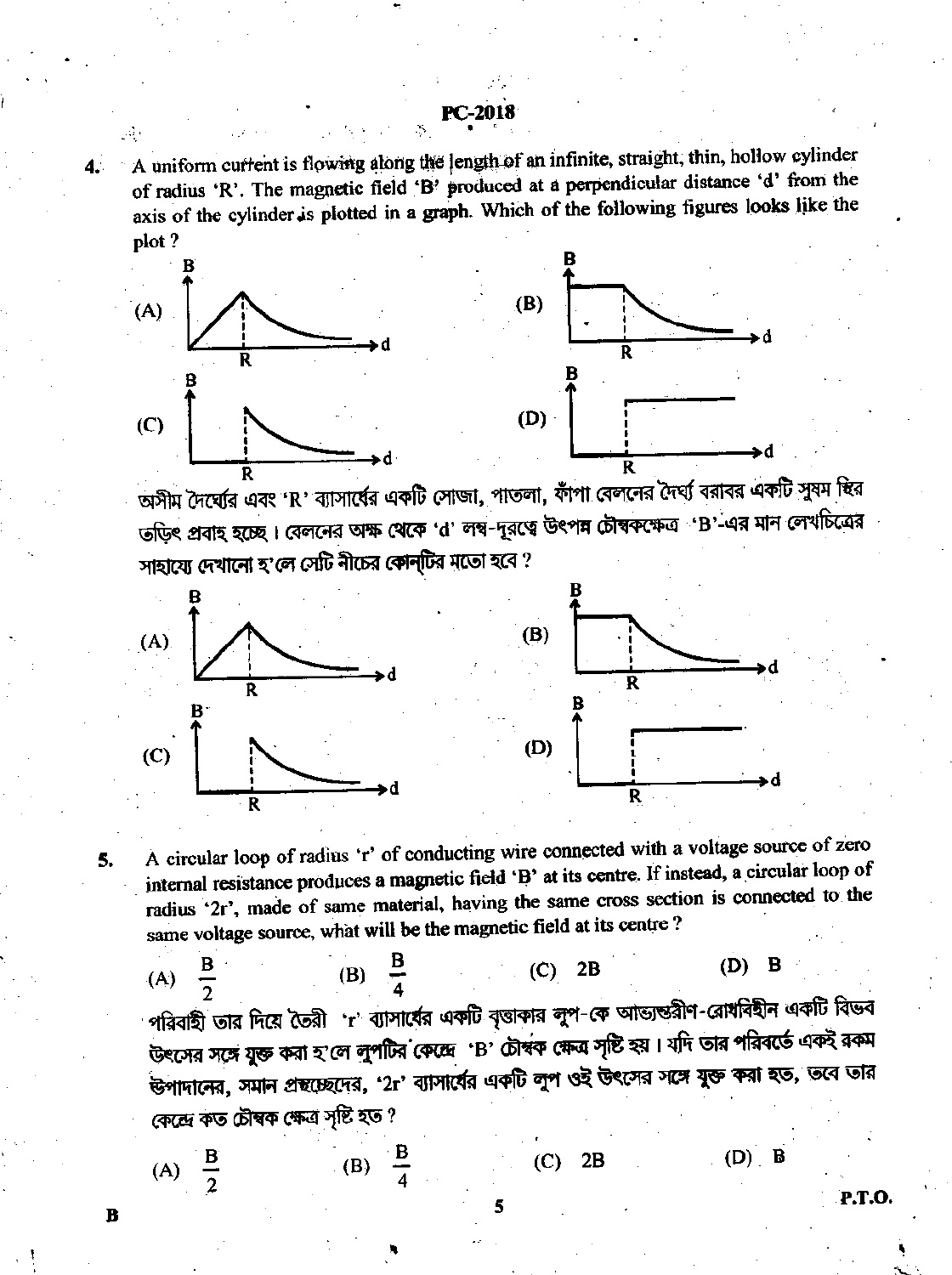An alternating current is flowing through a series LCR circuit. It is found that the current reaches a value of 1 mA at both 200 Hz and 800 Hz frequency. What is the resonance frequency of the circuit?

 $(A) 600 Hz$  $(B)$  $300$  Hz  $(C)$  $500$  Hz (D) 400 Hz একটি শ্রেণি LCR বর্তনীতে একটি প্রত্যাবতী থারা প্রবাহিত হচেছ। দেখা গেল যে, প্রত্যাবতী থারার কম্পাঙ্ক যখন 200 Hz ও 800 Hz হয়, তখন ওই ধারার মান হয় 1 mA । বর্তনীটির অনুনাদ কম্পাঙ্ক কত $?$ 

 $(A) 600 Hz$  $(B) 300$  Hz  $(C)$  500 Hz (D)  $400$  Hz

An electric bulb, a capacitor, a battery and a switch are all in series in a circuit. How does the intensity of light vary when the switch is turned on?

Continues to increase gradually.  $(A)$ 

(B) Gradually increases for some time and then becomes steady.

Sharply rises initially and then gradually decreases.  $(C)$ 

Gradually increases for some time and then gradually decreases.  $(D)$ 

একটি বৈদ্যুতিক বাৰ, একটি ধারক, একটি ব্যাটারি ও একটি সুইচ শ্রেণি সমবায়ে যুক্ত আছে । সুইচটি অন করার পরে বাব্বের আলোর তীব্রতা কীভাবে পরিবর্তন হতে থাকবে ?

ক্ৰমশ বাডতেই থাকবে  $(A)$ 

6.

7.

в

(B) কিছুক্ষণ ধরে ক্রমশ বাড়বে ও তারপর ছির হয়ে যাবে

(C) শুরুতে হঠাৎ বেড়ে যাবে ও তারপর ক্রমশ কমতে থাকরে

(D) কিছুক্ষণ ধরে ক্রমশ বাড়বে ও তারপর ক্রমশ কমতে থাকবে

Four resistors, 100  $\Omega$ , 200  $\Omega$ , 300  $\Omega$  and 400  $\Omega$  are connected to form four sides of a 8. square. The resistors can be connected in any order. What is the maximum possible equivalent resistance across the diagonal of the square ?

(A)  $210 \Omega$ (B) 240  $\Omega$ (C)  $300 \Omega$ (D)  $250 \Omega$  $100$  Ω, 200 Ω, 300 Ω ଓ 400 Ω मालत চারটি রোধ শ্রেণি সমবায়ে যুক্ত করে একটি বর্গের আকার দেওয়া হ'ল। রোধগুলিকে যে কোনো ক্রমে সাজিয়ে ওই বর্গের দুই কর্ণের দুই প্রান্ডের মধ্যে সর্বাধিক কত তল্য রোধ পাওয়া যেতে পারে?

 $(A)$  $210 \Omega$ (B)  $240 \Omega$  $\cdot$  (C).  $300 \Omega$ (D)  $250 \Omega$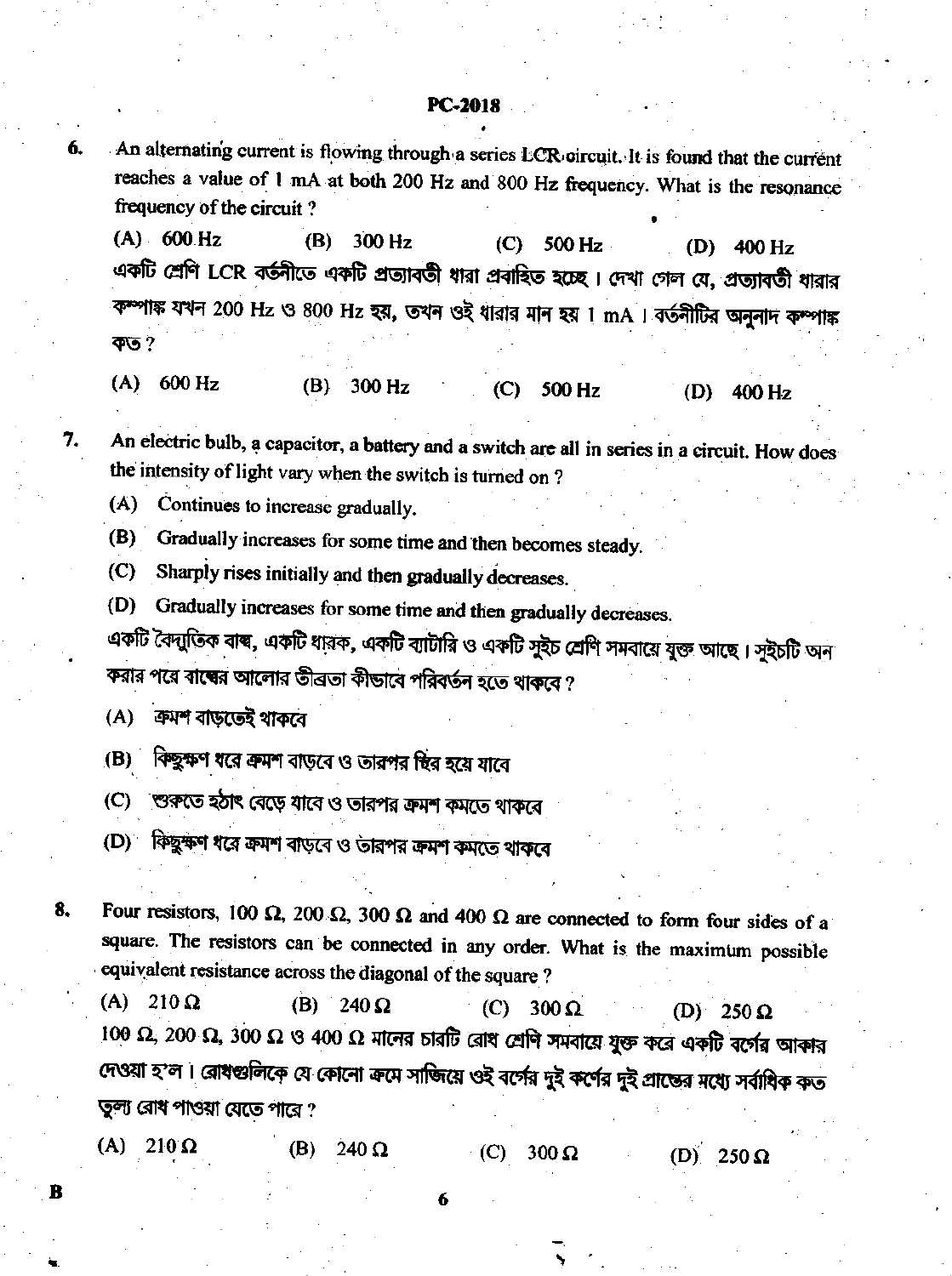What will be corrent through the 200  $\Omega$  resistor in the given circuit a long time after the 9. switch  $K$  is made on  $? \quad \blacksquare$ 



হবে?



 $(A)$  Zero

A point source is placed at co-ordinates (0, 1) in X-Y plane. A ray of light from the 10. source is reflected on a plane mirror placed along the X-axis and perpendicular to the X-Y plane. The reflected ray passes through the point (3, 3). What is the path length of the ray from  $(0, 1)$  to  $(3, 3)$  ?

(D)  $1 + 2\sqrt{3}$ (C)  $2\sqrt{3}$ (B)  $\sqrt{13}$  $(A) = 5$ .  ${\rm X}$ -Y তলের (0, 1) স্থানাঙ্কে একটি আলোক উৎস রাখা হ'ল। ঐ উৎস থেকে নির্গত একটি রশ্মি  ${\rm X}$ -অক্ষ বরাবর ও X-Y তলের উপর লম্বভাবে রাখা একটি আয়নায় প্রতিফলিত হয়ে (3, 3) ছানাঙ্কের মধ্য দিয়ে যায়।  $(0, 1)$  থেকে  $(3, 3)$  পর্যন্ত রশ্মিটির পথের দূরত্ব কত ?

7.

(B)  $\sqrt{13}$ 

(C)  $2\sqrt{3}$ 

(D)  $1 + 2\sqrt{3}$ 

 $P.T.O.$ 

 $(A)$  5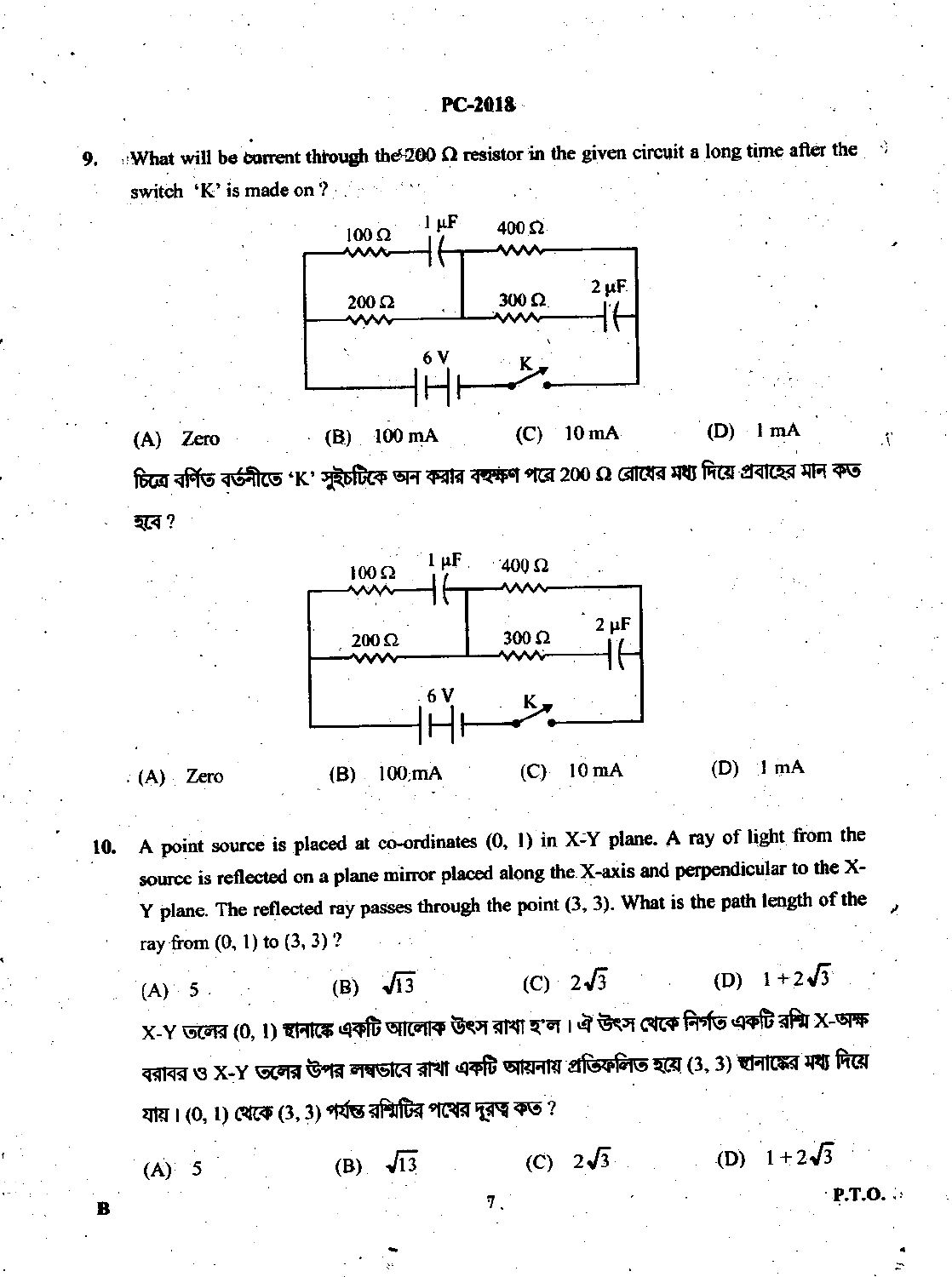Two identical equiconvex lenses, each of focal length 'f, are placed side by side in 11. contact with each other with a layer of water in between them as shown in the figure. If refractive index of the material of the lenses is greater than that of water, how the combined focal length 'F' is related to 'f'?



(A) 
$$
F > f
$$
 (B)  $\frac{f}{2} < F < f$  (C)  $F < \frac{f}{2}$  (D)  $F = f$ 

'।' ফোকাস দৈঘেরি একই প্রকার দুটি সমোত্তল লেন্সকে চিত্রানুযায়ী একে অপরের সংস্পর্শে রাখা হ'ল। লেন্সদুটির মধ্যে জলের একটি প্রলেপ ধরা আছে। লেন্সদুটির উপাদানের প্রতিসরাক জলের প্রতিসরাক্ষের থেকে বেশী হলে, 'f'-এর সঙ্গে সমবায় ফোকাস দৈর্ঘা 'F'-এর সম্পর্ক কী হবে ?

$$
1-\left(\begin{matrix} 0 \\ 0 \\ 0 \end{matrix}\right)
$$

(B)  $\frac{f}{2} < F < f$  (C)  $F < \frac{f}{2}$  $(A)$   $F > f$  $(D)$   $F = f$ 

There is a small air bubble at the centre of a solid glass sphere of radius 'r' and refractive  $12.$ index 'µ'. What will be the apparent distance of the bubble from the centre of the sphere, when viewed from outside?

(A) r (B) 
$$
\frac{r}{\mu}
$$
 (C)  $r(1-\frac{1}{\mu})$  (D) zero

'μ' প্রতিসাঙ্কের কাচের এবং 'r' ব্যাসার্ষের একটি নিরেট গোলকের কেন্দ্রে একটি ক্ষুদ্র বায়ুর বুছুদ রয়েছে । বাইরে থেকে দেখলে, গোলকের কেন্দ্র থেকে ওই বুদ্ধুদের আপাত দুরত্ব কত দেখাবে ?

(A) r (B) 
$$
\frac{r}{\mu}
$$
 (C)  $r(1-\frac{1}{\mu})$  (D) zero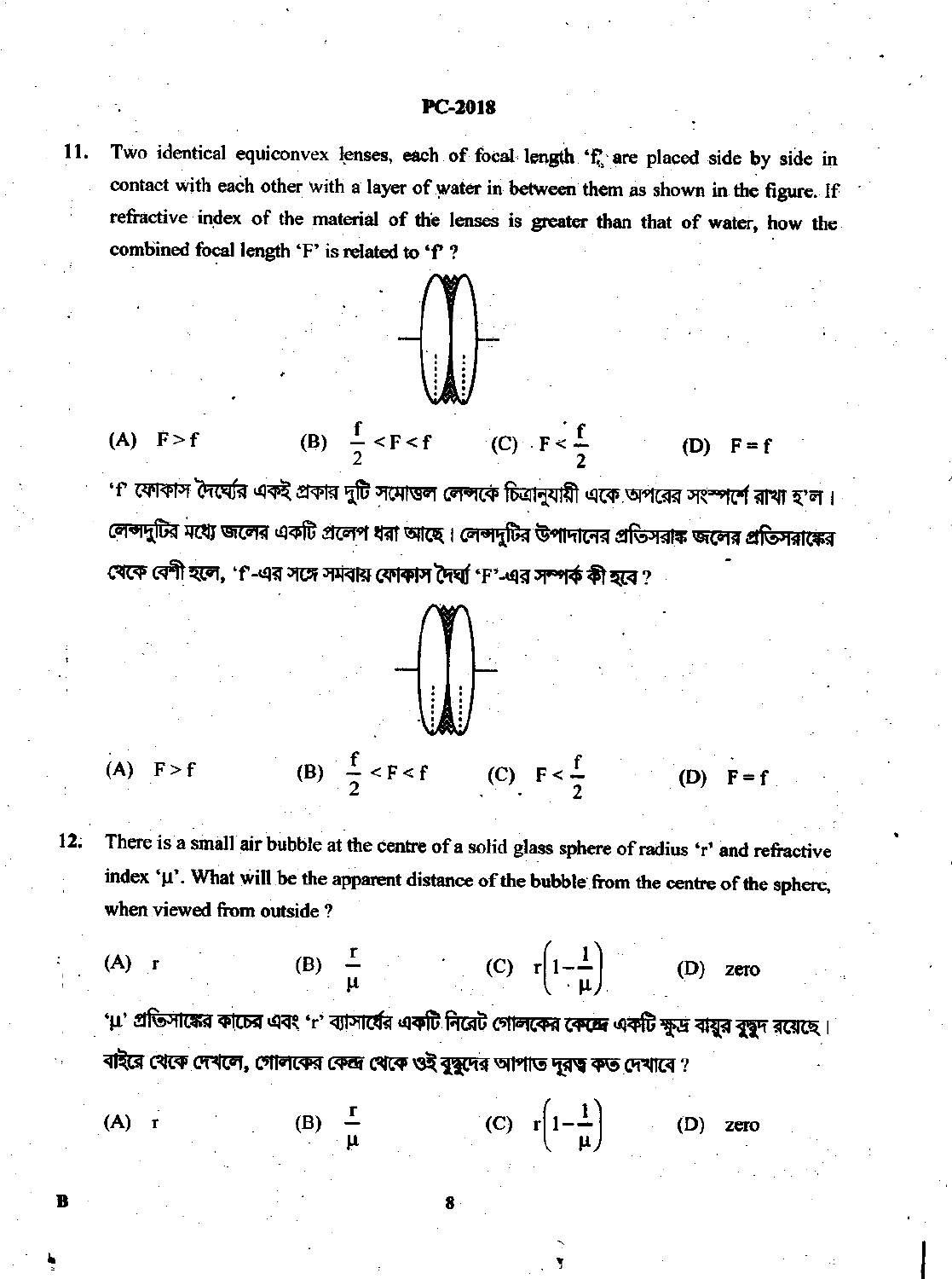If Young's double slit experiment is done with white light, which of the following 13. statements will be true?

- (A) All the bright fringes will be coloured.
- (B) All the bright fringes will be white.
- $(C)$  The central fringe will be white.
- No stable interference pattern will be visible.  $(D)$
- ইয়ং-এর দ্বি-ছিদ্র পরীক্ষাটি যদি সাদা আলোর সাহায্যে করা হয় তবে নীচের কোন্ বক্তব্যটি সঠিক ?
- সবকটি উজ্জ্বল ফ্রিঞ্জ (fringe) রঙিন হবে  $(A)$
- (B) সবকটি উজ্জ্বল ফ্রিঞ্জ (fringe) সাদা হবে
- (C) কেন্দ্ৰহু ফ্ৰিঞ্জটি (fringe) সাদা হবে
- কোন স্থায়ী ব্যতিচার নকশা দেখা যাবে না (D)
- 14. How the linear velocity 'v' of an electron in the Bohr orbit is related to its quantum number 'n' ?

(A) 
$$
v \propto \frac{1}{n}
$$
 (B)  $v \propto \frac{1}{n^2}$  (C)  $v \propto \frac{1}{\sqrt{n}}$  (D)  $v \propto n$ 

বোর কক্ষপথের একটি ইলেকট্রনের রৈখিক বেগ 'v' তার কোয়ান্টাম সংখ্যা 'n'-এর সঙ্গে কীভাবে সম্পৰ্কিত ?

(A) 
$$
v \propto \frac{1}{n}
$$
 (B)  $v \propto \frac{1}{n^2}$  (C)  $v \propto \frac{1}{\sqrt{n}}$  (D)  $v \propto n$ 

15. If the half life of a radioactive nucleus is 3 days, nearly what fraction of the initial number of nuclei will decay on the 3<sup>rd</sup> day ? (Given that  $\sqrt[3]{0.25} \approx 0.63$ )

 $(C)$  0.37  $(B) 0.5$  $(A)$  0.63  $(D)$  0.13 কোন তেজস্ক্রিয় নিউক্লিয়াসের অর্থায়ু 3 দিন হ'লে ওই নিউক্লিয়াস গুলির প্রাথমিক সংখ্যার প্রায় কত ডগ্নাংশের অবক্ষয় ততীয় দিনটিতে ঘটার কথা ? (দেওয়া আছে যে  $\sqrt[3]{0.25} \approx 0.63$ )  $(B) 0.5$  $(C) 0.37$  $(D)$  0.13  $(A)$  0.63

An electron accelerated through a potential of 10,000 V from rest has a de-Broglie wave 16. length ' $\lambda$ '. What should be the accelerating potential so that the wave length is doubled ? (D)  $2,500$  V  $(A)$  20,000 V  $(B)$  40,000 V  $(C)$ 5,000 V 10,000 V বিভবের মধ্যে ত্বরাগিত একটি ইলেক্টনের ডি-ব্রগলি তরঙ্গ দৈর্ঘ্য হ'ল ' $\lambda$ '। তরঙ্গ দৈর্ঘ্য দিগুণ করতে হলে ত্বরণ সৃষ্টিকারী বিভবের মান কত করতে হবে ?

 $(D)$  2,500 V (B)  $40,000 \text{ V}$  $(C)$ 5,000 V  $(A)$  20,000 V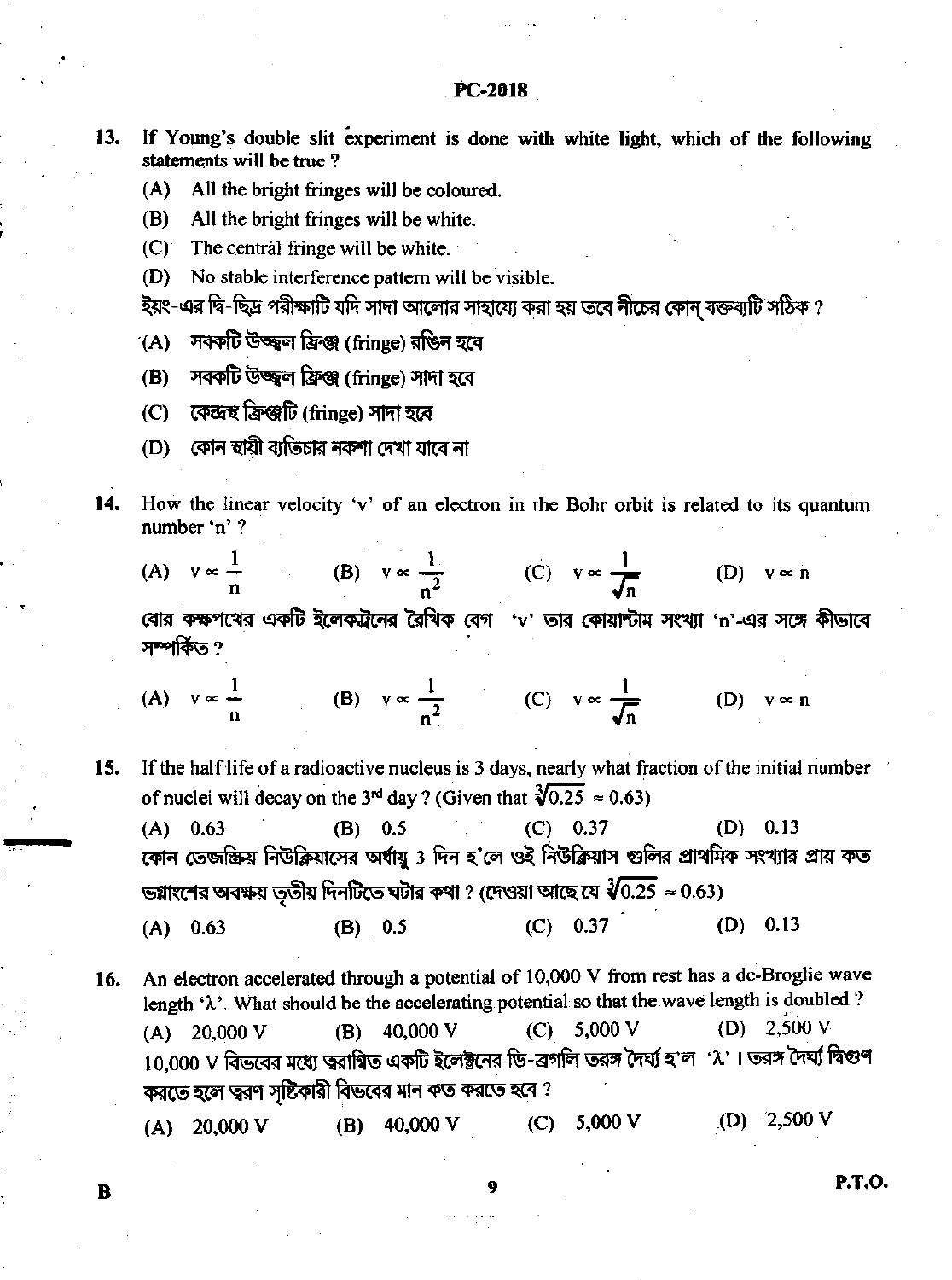17. In the circuit shown, inputs A and B are in states '1' and '0' respectively. What is the only possible stable state of the outputs 'X' and 'Y'?



(C)  $X = '0', 'Y' = '1'$ 

(B)  $X = '1', 'Y' = '0'$ 

(D)  $X = '0', 'Y' = '0'$ 

প্ৰদত্ত বৰ্তনীতে A ও B ইনপুটের অবহা যথাক্রমে '1' ও '0' । সেক্ষেত্রে 'X' ও 'Y' আউটপুটের এক্মাত্র সম্ভাব্য স্থায়ী অবস্থা কী হতে পারে ?



What will be the current flowing through the 6 K $\Omega$  resistor in the circuit shown, where 18. the breakdown voltage of the zener is  $6V$ ?



চিত্রে প্রদর্শিত বর্তনীতে জেনার-এর ভঞ্জক বিভব (breakdown voltage) যদি 6 V হয়, তবে 6 K $\Omega$ রোধের মধ্যে প্রবাহের মান কত হবে ?

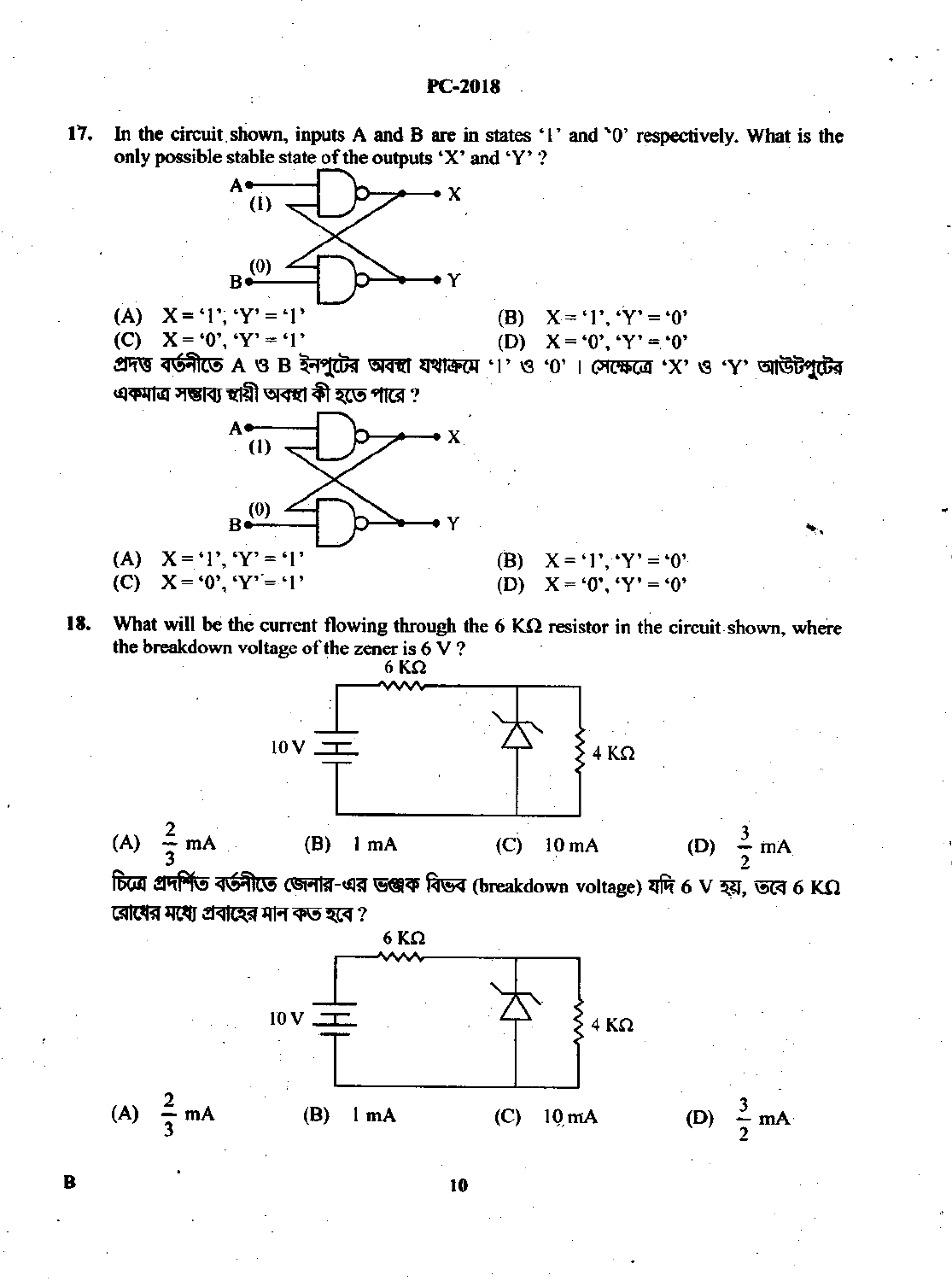In case of a simple harmonic motion, if the velocity is plotted along the X-axis and the 19. displacement (from the equilibrium position) is plotted along the Y-axis, the resultant curve happens to be an ellipse with the ratio:

$$
\frac{\text{major axis (along X)}}{\text{minor axis (along Y)}} = 20\pi.
$$

What is the frequency of the simple harmonic motion?

(D)  $\frac{1}{10}$  Hz  $(A)$  100 Hz 20 Hz  $(C)$  $10 Hz$  $AB)$ সরল দোলগতি সম্পন্ন কোনো কণার বেগকে X-অক্ষ বরাবর এবং সাম্যাবছা থেকে সরণকে Y-অক্ষ বরাবর নিয়ে একটি লেখচিত্র আঁকলে সেটি একটি উপবৃত্ত হয়, যার :

সরল দোলগতিটির কম্পাঙ্ক কত?

- (D)  $\frac{1}{10}$  Hz  $(A)$  100 Hz  $(C)$  10 Hz **20 Hz** (B)
- A block of mass  $m_2$  is placed on a horizontal table and another block of mass  $m_1$  is 20. placed on top of it. An increasing horizontal force  $F = \alpha t$  is exerted on the upper block but the lower block never moves as a result. If the co-efficient of friction between the blocks is  $\mu_1$  and that between the lower block and the table is  $\mu_2$ , then what is the maximum possible vale of  $\mu_1/\mu_2$ ?

(B)  $1 + \frac{m_2}{m_1}$  (C)  $\frac{m_1}{m_2}$  (D)  $1 + \frac{m_1}{m_2}$ (A)  $\frac{m_2}{m_1}$  $\, {\rm m}_2 \,$ ভরের একটি ব্লককে একটি অনুভূ্মিক টেবিলের উপরে রেখে  $\, {\rm m}_1 \,$ ভরের আর একটি ব্লককে তার উপর রাখা হ'ল। উপরের ব্লকটিতে একটি ক্রমবর্ষমান অনুভূমিক বল F =  $\alpha$ : প্রয়োগ করা হ'ল। কিন্তু তার ফলে নীচের ব্লকটি কখনোই সরে গেল না। যদি ব্লক্ষ্ণুটির মধ্যে ঘর্ষণ গুণাঙ্ক।  $\mu_1$  এবং নীচের ব্লক ও

টেবিলের মধ্যে ঘর্ষণ গুণাঙ্ক  $\mu_2$ , হয় তবে  $\mu_1/\mu_2$  —এর সর্বোচ্চ মান কত হতে পারে ?

| (A) $\frac{m_2}{m_1}$ |    | (B) $1 + \frac{m_2}{m_1}$ | (C) $\frac{m_1}{m_2}$ | (D) $1 + \frac{m_1}{m_1}$ |       |
|-----------------------|----|---------------------------|-----------------------|---------------------------|-------|
|                       | m, | $\mathbf{m}_1$            | m <sub>2</sub>        |                           | $m_2$ |

11

R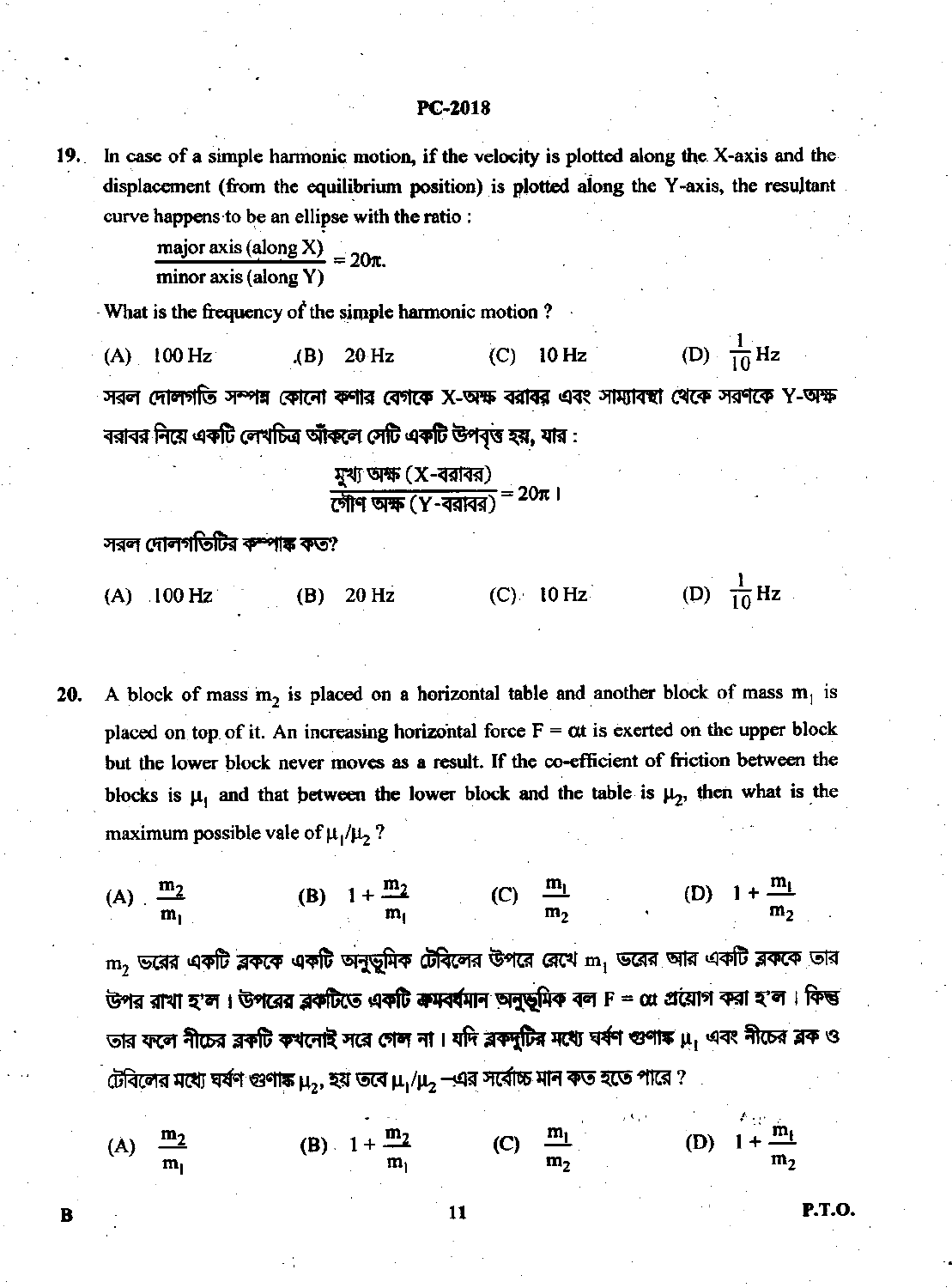In a triangle ABC, the sides AB and AC are represented by the vectors  $3\hat{i} + \hat{j} + \hat{k}$  and 21.  $\hat{i} + 2\hat{j} + \hat{k}$  respectively. Calculate the angle  $\angle$  ABC.

(A)  $\cos^{-1} \sqrt{\frac{5}{11}}$ (B)  $\cos^{-1} \sqrt{\frac{6}{11}}$ (C)  $\left[90^\circ - \cos^{-1} \sqrt{\frac{5}{11}}\right]$ (D)  $\left(180^\circ - \cos^{-1} \sqrt{\frac{5}{11}}\right)$ 

ত্রিভূজ ABC-তে AB ও AC বাহুদ্বয়কে যথাক্রমে  $3\hat{i} + \hat{j} + \hat{k}$  ও  $\hat{i} + 2\hat{j} + \hat{k}$  ভেক্টরদ্বয় দ্বারা প্রকাশ করা যায়। সেক্ষেত্রে কোণ  $\angle$  ABC-এর মান কড় হবে ?

(A) 
$$
\cos^{-1} \sqrt{\frac{5}{11}}
$$
  
\n(B)  $\cos^{-1} \sqrt{\frac{6}{11}}$   
\n(C)  $\left(90^{\circ} - \cos^{-1} \sqrt{\frac{5}{11}}\right)$   
\n(D)  $\left(180^{\circ} - \cos^{-1} \sqrt{\frac{5}{11}}\right)$ 

The velocity (v) of a particle (under a force  $F$ ) depends on its distance (x) from the origin 22. (with  $x > 0$ )  $v \propto \frac{1}{\sqrt{v}}$ . Find how the magnitude of the force (F) on the particle depends on x.

(A)  $F \propto \frac{1}{\frac{3}{2}}$  (B)  $F \propto \frac{1}{r}$  (C)  $F \propto \frac{1}{r^2}$ (D)  $F \propto x$ 

 ${\bf F}$  বঙ্গের প্রভাবে কোন কণার বেগ (v), মূলবিন্দু থেকে তার দূরত্ব  $x$ -এর উপর (যখন  $x \geq 0$ ) যেভাবে নির্ভর করে তা হ'ল  $v \propto \frac{1}{\sqrt{v}}$ । সেক্ষেত্রে ওই ক্রিয়াশীল বল F-এর মান  $x$ -এর উপর কীভাবে নির্ভরশীল ?

(A) 
$$
F \propto \frac{1}{x^{\frac{3}{2}}}
$$
 (B)  $F \propto \frac{1}{x}$  (C)  $F \propto \frac{1}{x^2}$  (D)  $F \propto x$ 

The ratio of accelerations due to gravity  $g_1 : g_2$  on the surfaces of two planets is 5 : 2 and 23. the ratio of their respective average densities  $\rho_1$ :  $\rho_2$  is 2:1. What is the ratio of respective escape velocities  $v_1 : v_2$  from the surface of the planets ?

(B)  $\sqrt{5}: \sqrt{2}$  (C)  $5:2\sqrt{2}$  $(A) 5:2$  $(D) 25:4$ দুটি গ্রহের পৃষ্ঠতলে অভিকর্ষজ ত্বরণের অনুপাত  $g_1: g_2 = 5: 2$  এবং তাদের গড় ঘনত্বের অনুপাত  $\rho_1$ :  $\rho_2$  = 2 : 1। গ্রহ দুটির পৃষ্ঠ থেকে মুক্তিবেগের অনুপাত  $v_1$ :  $v_2$  কত হবে ?

(A) 5:2 (B) 
$$
\sqrt{5} : \sqrt{2}
$$
 (C) 5:2 $\sqrt{2}$  (D) 25:4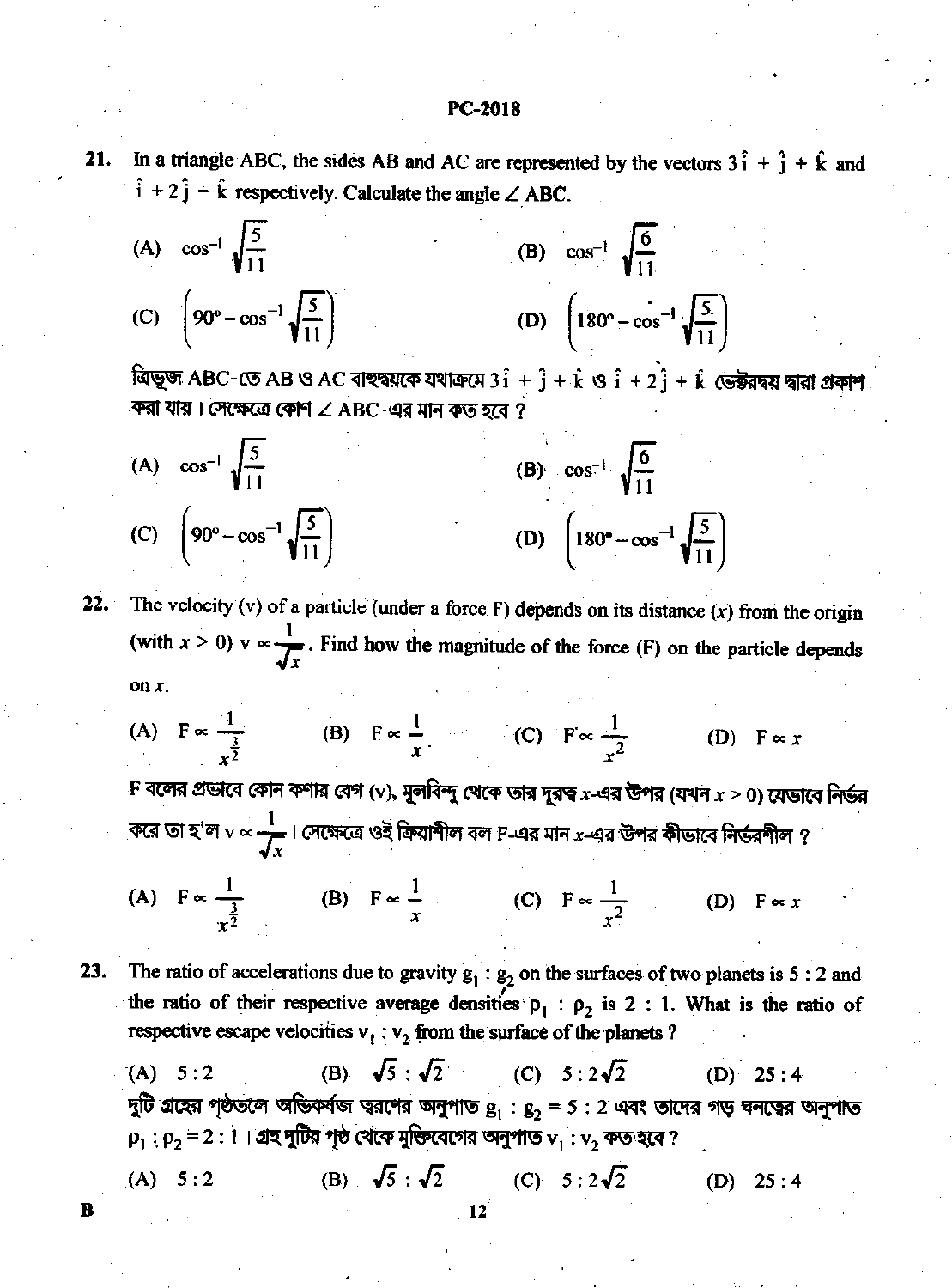A spherical liquid drop is placed on a horizontal plane. A small disturbance causes the 24. volume of the drop to oscillate. The time period of oscillation (T) of the liquid drop depends on radius (r) of the drop, density ( $\rho$ ) and surface tension (s) of the liquid. Which among the following will be a possible expression for T (where k is a dimensionless constant)?

(A) 
$$
k \sqrt{\frac{\rho r}{s}}
$$
 (B)  $k \sqrt{\frac{\rho^2 r}{s}}$  (C)  $k \sqrt{\frac{\rho r^3}{s}}$  (D)  $k \sqrt{\frac{\rho r^3}{s^2}}$ 

অনভূমিক তলের উপর একটি গোলাকার তরলের ফোঁটা আছে। বাইরে থেকে সামান্য আন্দোলন দেওয়া হলে ফোঁটাটির আয়তনের কম্পন শুরু হয়। ফোঁটার কম্পনের পর্যায়কাল (T), কণাটির ব্যাসার্ষ (r) এবং ওই ভরলের ঘনত্ব (p) ও পৃষ্ঠটান (s)-এর উপর নির্ভর করে। সেক্ষেত্রে, নীচের কোন্টি পর্যায়কালের ব্যঞ্জক (expression) T হতে পারে (যেখানে k একটি মাত্রাহীন ধ্রুরক) ?

(A) 
$$
k \sqrt{\frac{pr}{s}}
$$
 (B)  $k \sqrt{\frac{p^2r}{s}}$  (C)  $k \sqrt{\frac{pr^3}{s}}$  (D)  $k \sqrt{\frac{pr^3}{s^2}}$ 

25. The stress along the length of a rod (with rectangular cross section) is 1% of the Young's modulus of its material. What is the approximate percentage of change of its volume? (Poisson's ratio of the material of the rod is 0.3).  $(C)$  0.7%  $(D)$  0.4%  $(A) 3%$ (B)  $1%$ 

আয়তাকার প্রহুচ্ছেদ যুক্ত একটি দণ্ডের দৈর্ঘ্য বরাবর পীড়লের মান দণ্ডটির উপাদানের ইয়ং গুণাঙ্কের ।%। দণ্ডটির আয়তনের শতকরা পরিবর্তনের আসন্ন মান কত ? (দণ্ডটির উপাদানের পোয়াসঁর অনুপাত = 0.3)।  $(A)$  3%  $(B)$  1%  $(C)$  0.7%  $(D) 0.4%$ 

What will be the approximate terminal velocity of a rain drop of diameter  $1.8 \times 10^{-3}$  m, 26. when density of rain water  $\approx 10^3$  kgm<sup>-3</sup> and the co-efficient of viscosity of air  $\approx 1.8 \times$  $10^{-5}$  Nsm<sup>-2</sup>? (Neglect buoyancy of air).

(D) 980 ms<sup>-1</sup> (C)  $392 \text{ ms}^{-1}$  $(A)$  49 ms<sup>-1</sup> (B)  $98 \text{ ms}^{-1}$  $1.8 \times 10^{-3}$  m বাসের একটি বৃষ্টিকণার প্রান্ডীয় বেগ প্রায় কত হবে যেখানে, বৃষ্টির জলের ঘনত্ব ≈  $10^3$ kgm<sup>-3</sup> এবং বায়ুর সান্দ্রতা গুণাঙ্ক ≈ 1.8 × 10<sup>-5</sup> Nsm<sup>-2</sup> ? (বায়ুর প্লবতা নগণ্য ধরে নাও)। (C)  $392 \text{ ms}^{-1}$ (D)  $980 \text{ ms}^{-1}$ (B)  $98 \text{ ms}^{-1}$ (A)  $49 \text{ ms}^{-1}$ 

The water equivalent of a calorimeter is 10 g and it contains 50 g of water at 15° C. Some  $27.$ amount of ice, initially at  $-10^{\circ}$  C is dropped in it and half of the ice melts till equilibrium is reached. What was the initial amount of ice that was dropped (when specific heat of ice = 0.5 cal gm<sup>-1</sup> °C<sup>-1</sup>, specific heat of water = 1.0 cal gm<sup>-1</sup> °C<sup>-1</sup> and latent heat of melting of ice = 80 cal  $gm^{-1}$ )?

(A) 10 g<br>10 g জলসম বিশিষ্ট একটি ক্যালরিমিটারের মধ্যে 15° C উষ্ণতার 50 g জল আছে। তার মধ্যে -10° C (D)  $30 \rho$ উষ্ণতার কিছু পরিমাণ বরফ ফেলা হ'ল এবং সাম্যবন্বায় পোঁছানো অবধি অর্ধেক বরফ গলে গেল। শুরুতে কত পরিমাণ বরফ ফেলা হয়েছিল ? (দেওয়া আছে, বরফের আপেক্ষিক তাপ = 0.5 cal  $gm^{-1}$  °C<sup>-1</sup>, জলের আপেক্ষিক তাপ = 1.0 cal  $gm^{-1}$  °C<sup>-1</sup>, বরফের গলনের লীনতাপ = 80 cal  $gm^{-1}$ ) ।  $(D)$  $30g$  $(C)$  20 g (B)  $18g$  $(A)$  10 g **P.T.O.** 13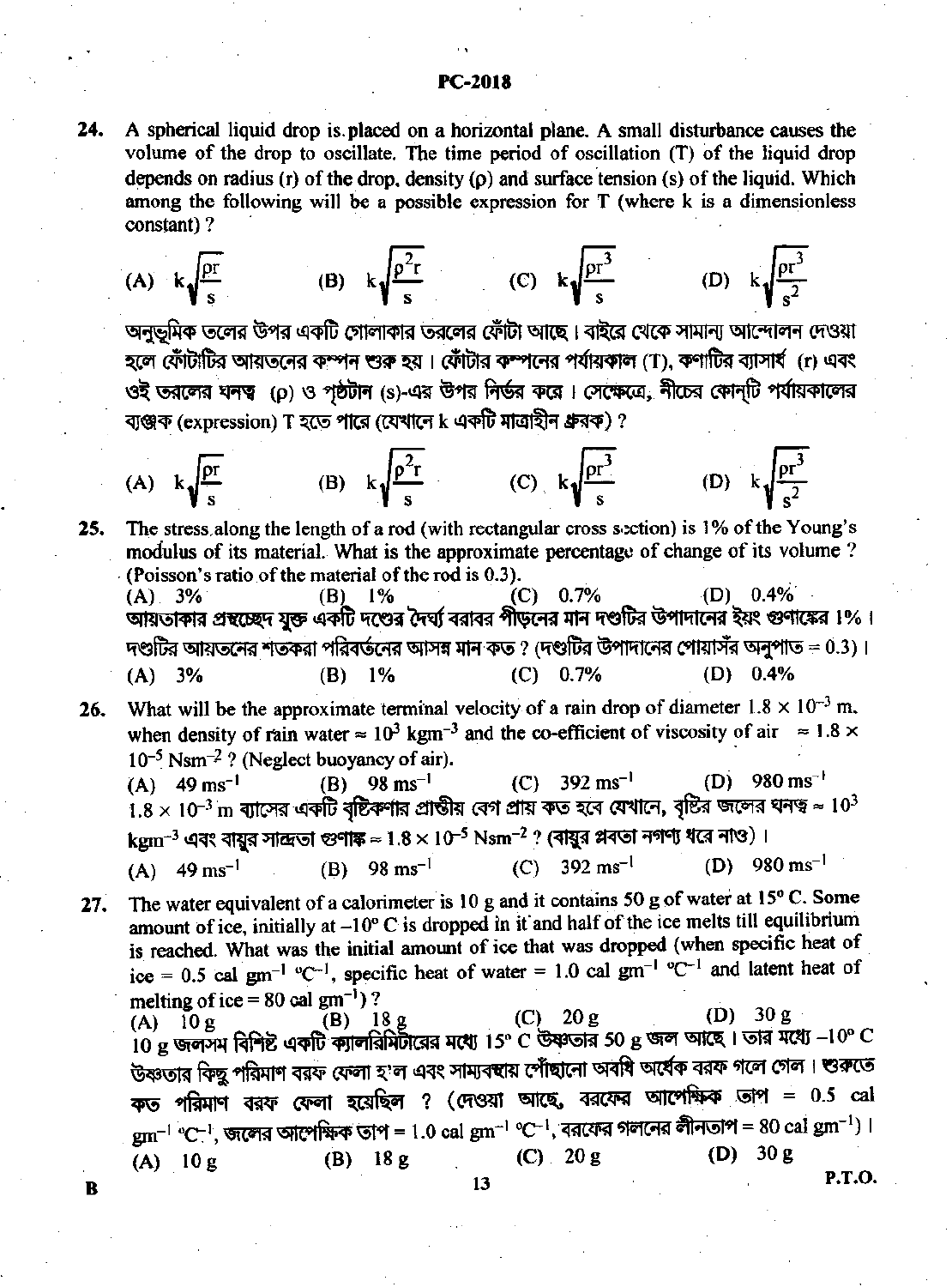- 28. One mole of a mono-atomic ideal gas undergoes a quasi-static process, which is depicted by a straight line joining points  $(\overline{V}_0, T_0)$  and  $(2V_0, 3T_0)$  in a V-T diagram. What is the value of the heat capacity of the gas at the point  $(V_0, T_0)$ ?
	- (B)  $\frac{3}{2}$  R  $(A)$  R  $(C)$  2R  $(D)$  0 এক মোল পরিমাণ একটি এক-পরমাণুক গ্যাস-এর উপর একটি আপাত হৈতিক ক্রিয়া হ'ল, যাকে V-T লেখচিত্রে  $(V_0, T_0)$  ও (2 $V_0$ , 3 $T_0$ ) বিন্দুদ্বয়ের সংযোগকারী সরল রেখা দ্বারা বোঝান যায়। সেক্ষেত্রে  $(V_0, T_0)$  বিন্দুতে ওই গ্যাসের তাপধারিতা কত ?
	- (B)  $\frac{3}{2}$  R  $(A)$  R  $(C)$  2R  $(D)$  0

For an ideal gas with initial pressure and volume  $P_i$  and  $V_i$ , respectively, a reversible 29. isothermal expansion happens, when its volume becomes  $V_0$ . Then it is compressed to its original volume  $V_i$  by a reversible adiabatic process. If the final pressure is  $P_f$  then which of the following statements is true?

$$
\begin{array}{ll}\n\text{(A)} & P_f = P_i \\
\text{(B)} & P_f > P_i \\
\text{(C)} & P_f < P_i \\
\text{(D)} & \frac{P_f}{V_0} = \frac{P_i}{V_i} \\
\text{(E)} & \frac{P_f}{V_0} = \frac{P_i}{V_i} \\
\text{(E)} & \frac{P_f}{V_0} = \frac{P_i}{V_i} \\
\text{(E)} & \frac{P_f}{V_0} = \frac{P_i}{V_i} \\
\text{(E)} & \frac{P_f}{V_0} = \frac{P_i}{V_0} \\
\text{(E)} & \frac{P_f}{V_0} = \frac{P_i}{V_0} \\
\text{(E)} & \frac{P_f}{V_0} = \frac{P_i}{V_0} \\
\text{(E)} & \frac{P_f}{V_0} = \frac{P_i}{V_0} \\
\text{(E)} & \frac{P_f}{V_0} = \frac{P_i}{V_0} \\
\text{(E)} & \frac{P_f}{V_0} = \frac{P_i}{V_0} \\
\text{(E)} & \frac{P_f}{V_0} = \frac{P_i}{V_0} \\
\text{(E)} & \frac{P_f}{V_0} = \frac{P_i}{V_0} \\
\text{(E)} & \frac{P_f}{V_0} = \frac{P_i}{V_0} \\
\text{(E)} & \frac{P_f}{V_0} = \frac{P_i}{V_0} \\
\text{(E)} & \frac{P_f}{V_0} = \frac{P_i}{V_0} \\
\text{(E)} & \frac{P_f}{V_0} = \frac{P_i}{V_0} \\
\text{(E)} & \frac{P_f}{V_0} = \frac{P_i}{V_0} \\
\text{(E)} & \frac{P_f}{V_0} = \frac{P_i}{V_0} \\
\text{(E)} & \frac{P_f}{V_0} = \frac{P_i}{V_0} \\
\text{(E)} & \frac{P_f}{V_0} = \frac{P_i}{V_0} \\
\text{(E)} & \frac{P_f}{V_0} = \frac{P_i}{V_0} \\
\text{(E)} & \frac{P_f}{V_0} = \frac{P_i}{V_0} \\
\text{(E)} & \frac{P_f}{V_0} = \frac{P_i}{V_0} \\
\text{(E)} & \frac{P_f}{V_0} = \
$$

ল তার আয়তন হ'ল V<sub>0</sub> । তারপর রাদ্ধতাপ সংকোচন ক্রিয়ায় গ্যাসটিকে তার প্রাথমিক আয়তন  $\mathbf{V_i}$  -তে নিয়ে যাওয়া হ'ল। যদি গ্যাসটির অন্ডিম চাপ  $\mathbf{P_f}$ হয়, তবে নীচের কোন্ বক্তব্যটি সঠিক ?

- (A)  $P_f = P_i$  (B)  $P_f > P_i$  (C)  $P_f < P_i$ (D)  $\frac{P_f}{V_o} = \frac{P_i}{V}$
- A point charge  $-$  q is carried from a point A to another point B on the axis of a charged 30. ring of radius 'r' carrying a charge +q. If the point A is at a distance  $\frac{4}{3}$ r from the centre of the ring and the point B is  $\frac{3}{4}$  r from the centre but on the opposite side, what is the net work that need to be done for this?

(A) 
$$
-\frac{7}{5} \frac{q^2}{4\pi\epsilon_0 r}
$$
 (B)  $-\frac{1}{5} \frac{q^2}{4\pi\epsilon_0 r}$  (C)  $\frac{7}{5} \frac{q^2}{4\pi\epsilon_0 r}$  (D)  $\frac{1}{5} \frac{q^2}{4\pi\epsilon_0 r}$   
«কটি বিন্দু আধান – q-কে, +q আধানে আহিত 'r' ব্যাসার্বের একটি বলয়ের অক্ষ বরাবর A বিন্দু খেকে  
B বিন্দুতে নিয়ে যাওয়া হ'ল 1 A বিন্দুটি বলয়ের কেন্দ্র থেকে  $\frac{4}{3}$ r দুরত্বে অবম্চিত ও B বিন্দুটি উন্টোদিকে $\frac{3}{4}$ r দুরত্বে অবম্চিত 1 এই ক্রিয়ায় কৃত কার্যের পরিমান কত ?

(A) 
$$
-\frac{7}{5} \frac{q^2}{4\pi \epsilon_0 r}
$$
 (B)  $-\frac{1}{5} \frac{q^2}{4\pi \epsilon_0 r}$  (C)  $\frac{7}{5} \frac{q^2}{4\pi \epsilon_0 r}$  (D)  $\frac{1}{5} \frac{q^2}{4\pi \epsilon_0 r}$ 

14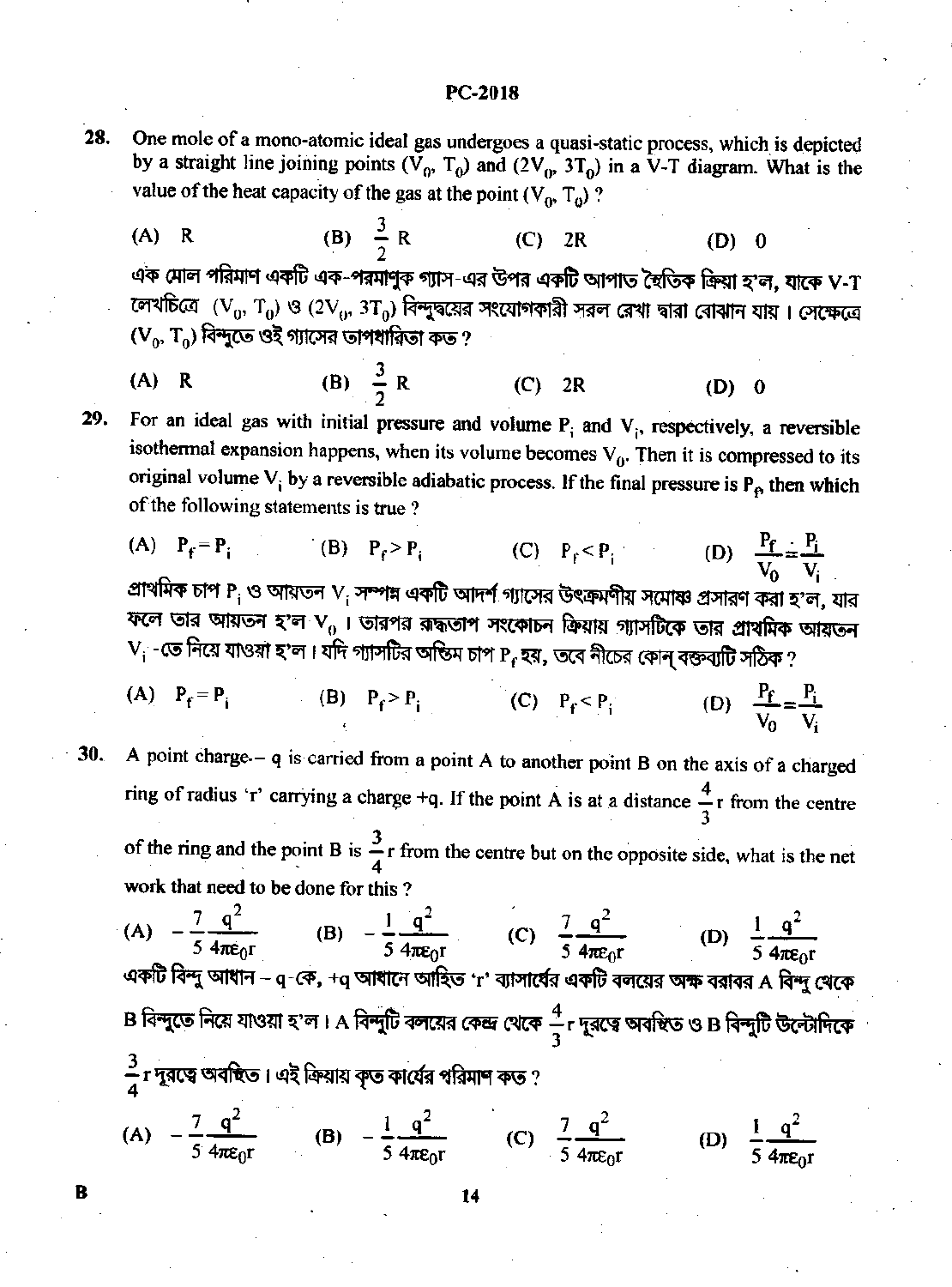### Category  $-$  II (Q. 31 to Q. 35)

Carry 2 marks each and only one option is correct. In case of incorrect answer or any combination of more than one answer, % mark will be deducted. একটি উড়ুর সঠিক । সঠিক উড়ুর দিলে 2 নম্বর পাবে । ভুল উড়ুর দিলে অথবা যে কোন একাধিক উড়ুর

দিলে ½ নম্বর কাটা যাবে ।

The bob of a pendulum of mass 'm', suspended by an inextensible string of length 'L' as 31. shown in the figure carries a small charge 'q'. An infinite horizontal plane conductor with. uniform surface charge density ' $\sigma$ ' is placed below it. What will be the time period of the pendulum for small amplitude oscillations?



চিত্রে প্রদর্শিত 'L' দৈর্ঘ্যের অপ্রসার্য সুতো দিয়ে ঝোলানো 'm' ভরের দোলক পিন্ডটি 'q' মানের স্বল্প আধানে আহিত। তার নীচে 'ত' আধান-ঘনত্বের পৃষ্ঠ আধান যুক্ত একটি অসীম মাপের পরিবাহী পাত রাখা আছে। অল্প বিস্তারের দোলনের ক্ষেত্রে দোলন কাল কত হবে ?



P.T.O.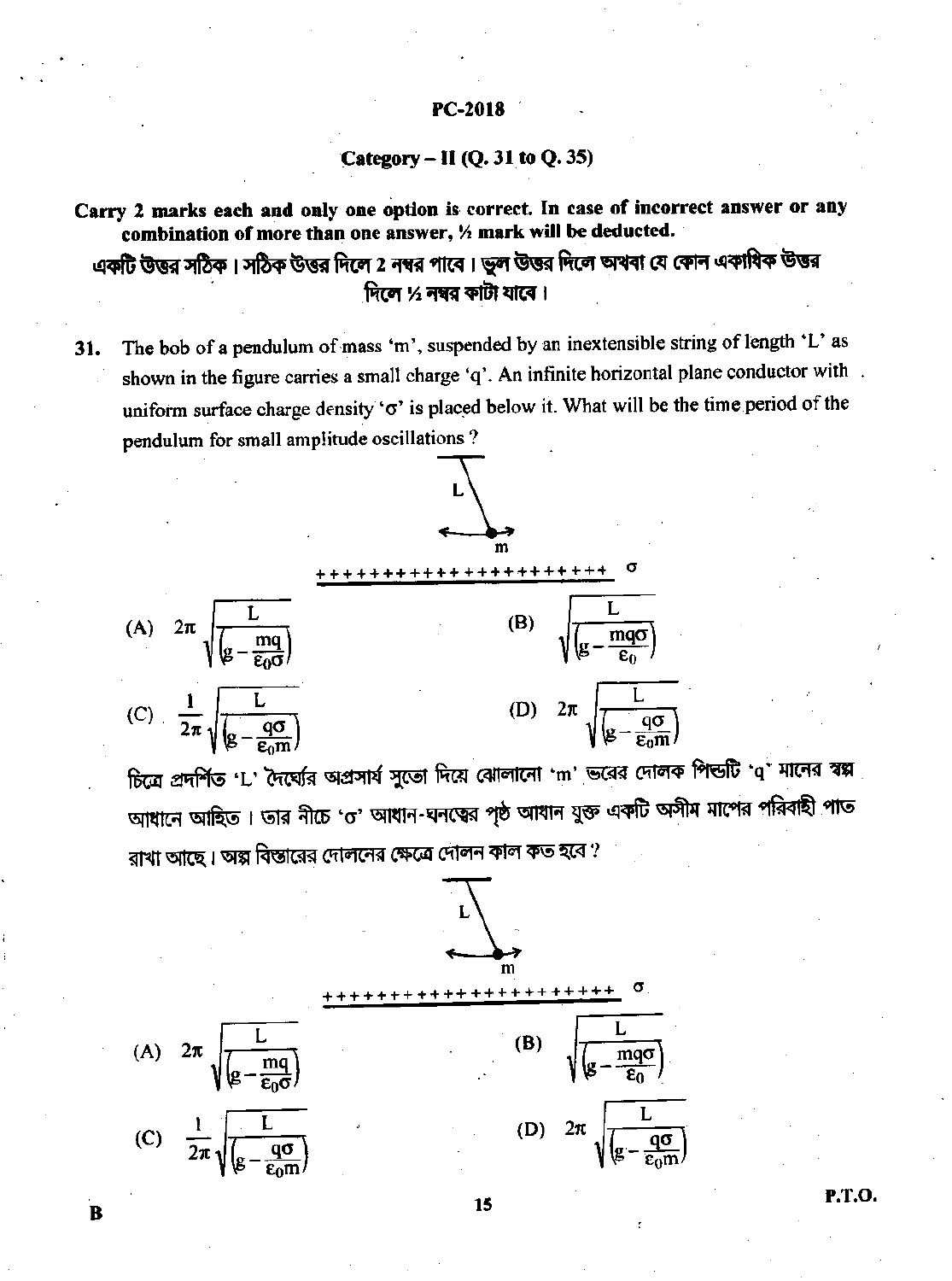- 32. A light charged particle is revolving in a circle of radius 'r' in electrostatic attraction of a static heavy particle with opposite charge. How does the magnetic field 'B' at the centre of the circle due to the moving charge depend on 'r'?
	- (A)  $B \propto \frac{1}{r}$  (B)  $B \propto \frac{1}{r^2}$  (C)  $B \propto \frac{1}{r^2}$  (D)  $B \propto \frac{1}{r^2}$ একটি স্বল্প ওজনের আহিত কণা, বিপরীত আধানে আহিত অন্য একটি ভারী কণার চারিদিকে ব্বিরতড়িৎ আকর্ষণে 'r' ব্যাসার্ষের বত্তাকার পথে পরিক্রমা করছে। গতিশীল আধানটির জন্য বত্তাকার পথের কেন্দ্রে চৌম্বক ক্ষেত্র 'B' কীভাবে 'r'-এর উপর নির্ভর করে ?

(A) 
$$
B \propto \frac{1}{r}
$$
 (B)  $B \propto \frac{1}{r^2}$  (C)  $B \propto \frac{1}{r^2}$  (D)  $B \propto \frac{1}{r^2}$ 

As shown in the figure, a rectangular loop of a conducting wire is moving away with a 33. constant velocity 'v' in a perpendicular direction from a very long straight conductor carrying a steady current 'I'. When the breadth of the rectangular loop is very small compared to its distance from the straight conductor, how does the e.m.f. 'E' induced in the loop vary with time 't'?



চিত্রে প্রদর্শিত পরিবাহী তারের আয়তাকার ক্ষুদ্র লুপটি, '!' মানের ছিরপ্রবাহবাহী একটি অসীম দৈর্ঘ্যের পরিবাহীর লম্ব বরাবর ' ${\bf v}$ ' ছির বেগে দূরে সরে যাচ্ছে। লুপটির প্রহু যদি অন্য পরিবাহীটি থেকে তার দূরত্বের তুলনায় অতি অল্প হয়, তবে লুপটিতে আবিষ্ট তড়িচ্চালক বল 'E'-এর মান সময় 't'-এর উপর কীভাবে নির্ভর কররে <u>প</u>



R

16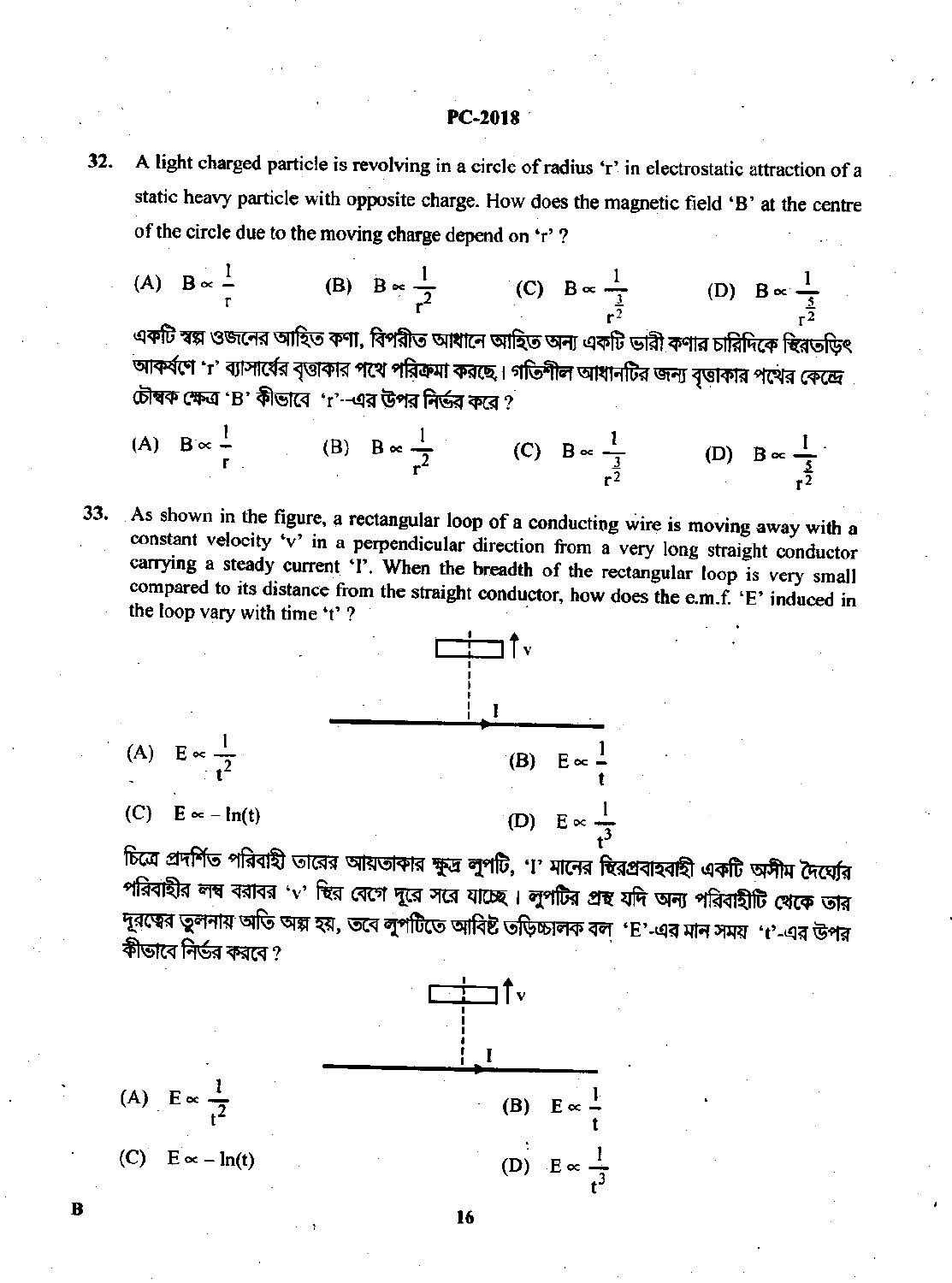34. A solid spherical ball and a hollow spherical ball of two different materials of densities  $\rho_1$  and  $\rho_2$  respectively have same outer radii and same mass. What will be the ratio the moment of inertia (about an axis passing through the centre) of the hollow sphere to that of the solid sphere?

(A) 
$$
\frac{\rho_2}{\rho_1} \left( 1 - \frac{\rho_2}{\rho_1} \right)^{\frac{2}{3}}
$$
  
\n(B)  $\frac{\rho_2}{\rho_1} \left[ 1 - \left( 1 - \frac{\rho_2}{\rho_1} \right)^{\frac{5}{3}} \right]$ 

(C) 
$$
\frac{\rho_2}{\rho_1} \left( 1 - \frac{\rho_1}{\rho_2} \right)^{\frac{5}{3}}
$$
  
\n(D)  $\frac{\rho_2}{\rho_1} \left[ 1 - \left( 1 - \frac{\rho_1}{\rho_2} \right)^{\frac{5}{3}} \right]$ 

যথাক্রমে  $\rho_1$  ও  $\rho_2$  ঘনত্বের একটি নিরেট ও একটি ফাঁপা গোলকের বাইরের ব্যাসার্থ ও ভর সমান। ফাঁপা ও নিরেট গোলকের (কেন্দ্রগামী অক্ষের চারিদিকে) জাড্য-ম্রামকের অনুপাত কত ?

17

(A) 
$$
\frac{\rho_2}{\rho_1} \left( 1 - \frac{\rho_2}{\rho_1} \right)^{\frac{5}{3}}
$$
  
\n(B)  $\frac{\rho_2}{\rho_1} \left[ 1 - \left( 1 - \frac{\rho_2}{\rho_1} \right)^{\frac{5}{3}} \right]$   
\n(C)  $\frac{\rho_2}{\rho_1} \left( 1 - \frac{\rho_1}{\rho_2} \right)^{\frac{5}{3}}$   
\n(D)  $\frac{\rho_2}{\rho_1} \left[ 1 - \left( 1 - \frac{\rho_1}{\rho_2} \right)^{\frac{5}{3}} \right]$ 

P.T.O.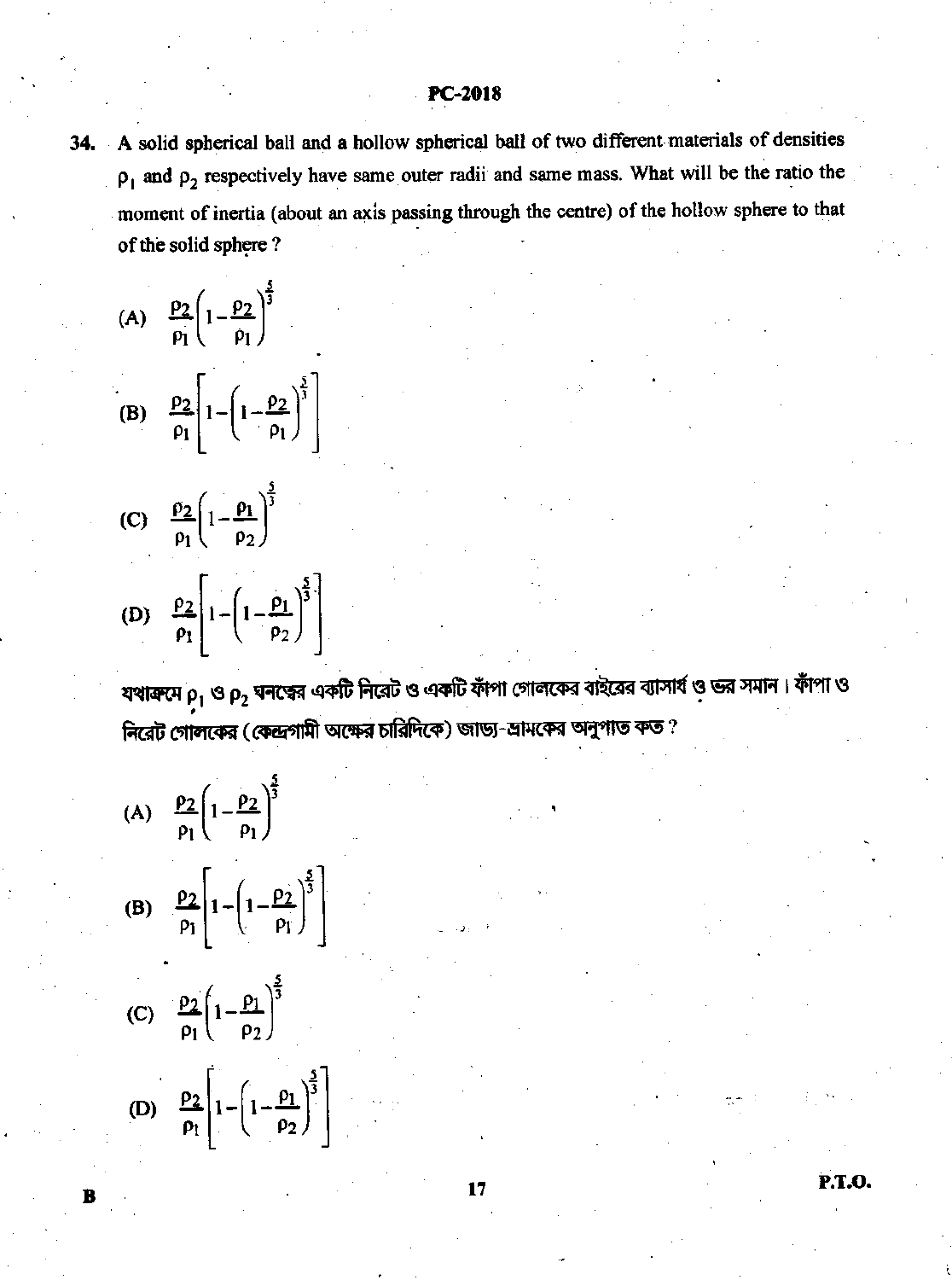The insulated plates of a charged parallel plate capacitor (with small separation between 35. the plates) are approaching each other due to electrostatic attraction. Assuming no other force to be operative and no radiation taking place, which of the following graphs approximately shows the variation with time  $(t)$  of the potential difference  $(V)$  between the plates?



একটি আহিত সমান্তরাল পাত ধারকের (যার পাতদুটি অল্প দূরত্বে আছে) অন্তরিত পাতদুটি ষ্টিরবৈদ্যুতিক আকর্ষণে পরস্পরের দিকে অগ্রসর হচ্ছে। অন্য কোনো প্রকার বল ক্রিয়াশীল না থাকলে এবং কোনো বিকিরণ হচ্ছে না ধরে <mark>নিলে, স</mark>ময় (t) –এর সঙ্গে পাতদুটির বিভব পার্থক্যের (V) পরিবর্তন কোন্ লেখচিত্রটির অনূরূপ হবে ?



B



18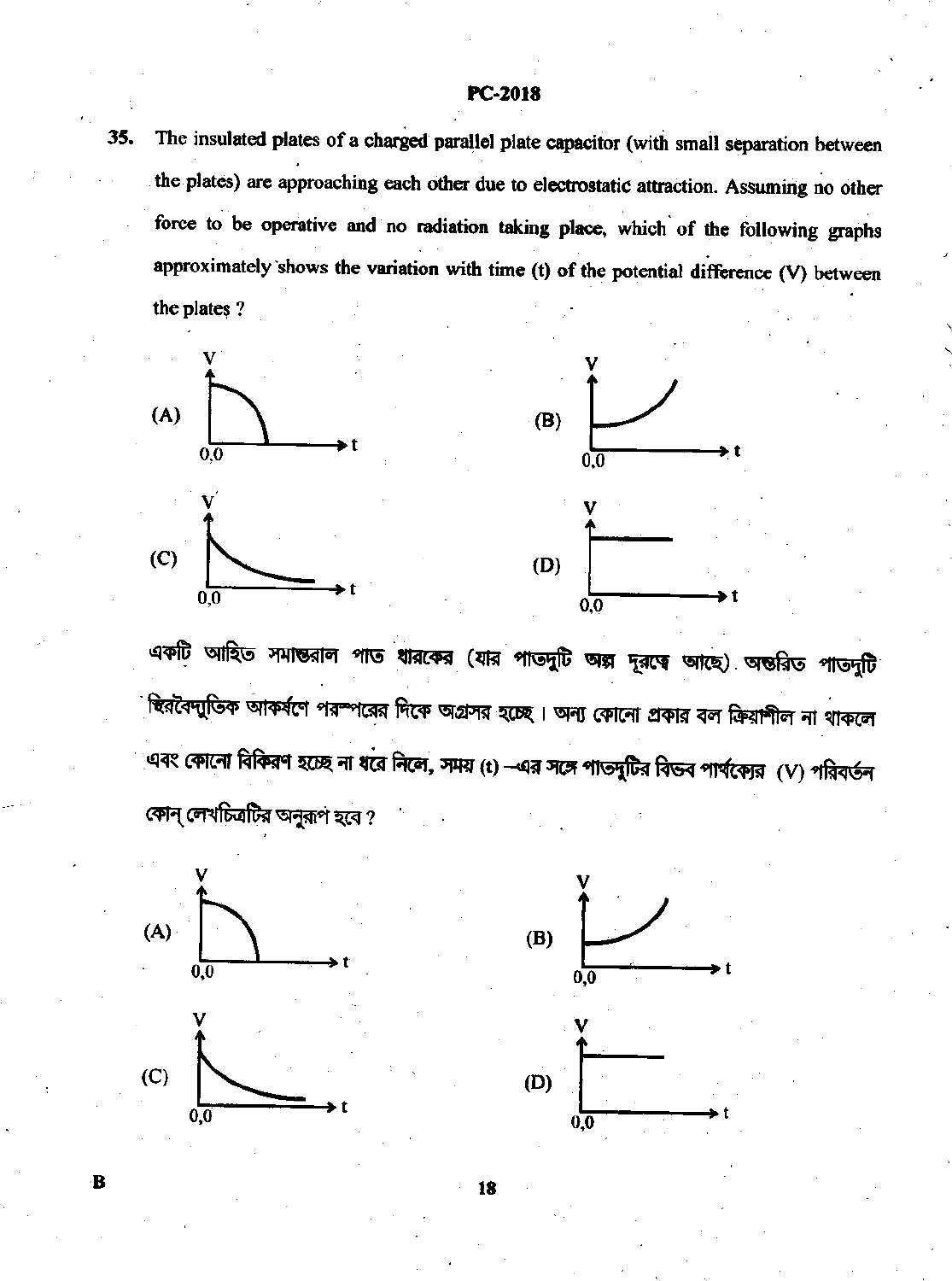### Category - III (Q. 36 to Q. 40)

Carry 2 marks each and one or more option(s) is/are correct. If all correct answers are not marked and also no incorrect answer is marked then score  $= 2 \times$  number of correct answers marked + actual number of correct answers. If any wrong option is marked or if any combination including a wrong option is marked, the answer will considered wrong, but there is no negative marking for the same and zero marks will be awarded.

এক বা একাবিক উত্তর সঠিক। সব কটি সঠিক উত্তর দিলে 2 নম্বর পাবে। যদি কোন ভুল উত্তর না থাকে এবং সঠিক উত্তরও সব কটি না থাকে তাহলে পাবে 2  $\times$ যে কটি সঠিক উত্তর দেওয়া হয়েছে তার সংখ্যা + আসলে যে কটি উত্তর সঠিক তার সংখ্যা। যদি কোনো ভুল উত্তর দেওয়া হয় বা একাষিক উত্তরের মধ্যে একটিও ভুল থাকে তাহলে উত্তরটি ভুল ধরে নেওয়া হবে। কিন্তু সেক্ষেত্রে কোনো নম্বর কাটা যাবে না, অৰ্থাৎ শুন্য নম্বর পাবে।

Two positive charges Q and 4Q are placed at points A and B respectively, where B is at a . 36. distance 'd' units to the right of A. The total electric potential due to these charges is minimum at P on the line through A and B. What is (are) the distance(s) of P from A?

(A) 
$$
\frac{d}{3}
$$
 units to the right of A (B)  $\frac{d}{3}$  units to the left of A

(C)  $\frac{d}{s}$  units to the right of A (D) d units to the left of A

Q ও 4Q মানের দুটি ধনাত্মক আধান যথাক্রমে A ও B বিন্দুতে রাখা হ'ল, যেখানে B বিন্দুটি A বিন্দুর ডান দিকে 'd' দুরত্বে অবস্থিত । A ও B-এর সংযোগকারী রেখার উপর P বিন্দুতে তড়িৎ বিভব সর্বনিম্ন হ'লে A থেকে P-এর দূরত্ব কী (বা কী কী) হতে পারে ?

(B) A-এর বাঁ দিকে  $\frac{d}{3}$  একক (A) A-এর ডান দিকে  $\frac{\mathrm{d}}{3}$  একক (C) A-এর ডান দিকে  $\frac{d}{5}$  একক (D) A-এর বাঁ দিকে d একক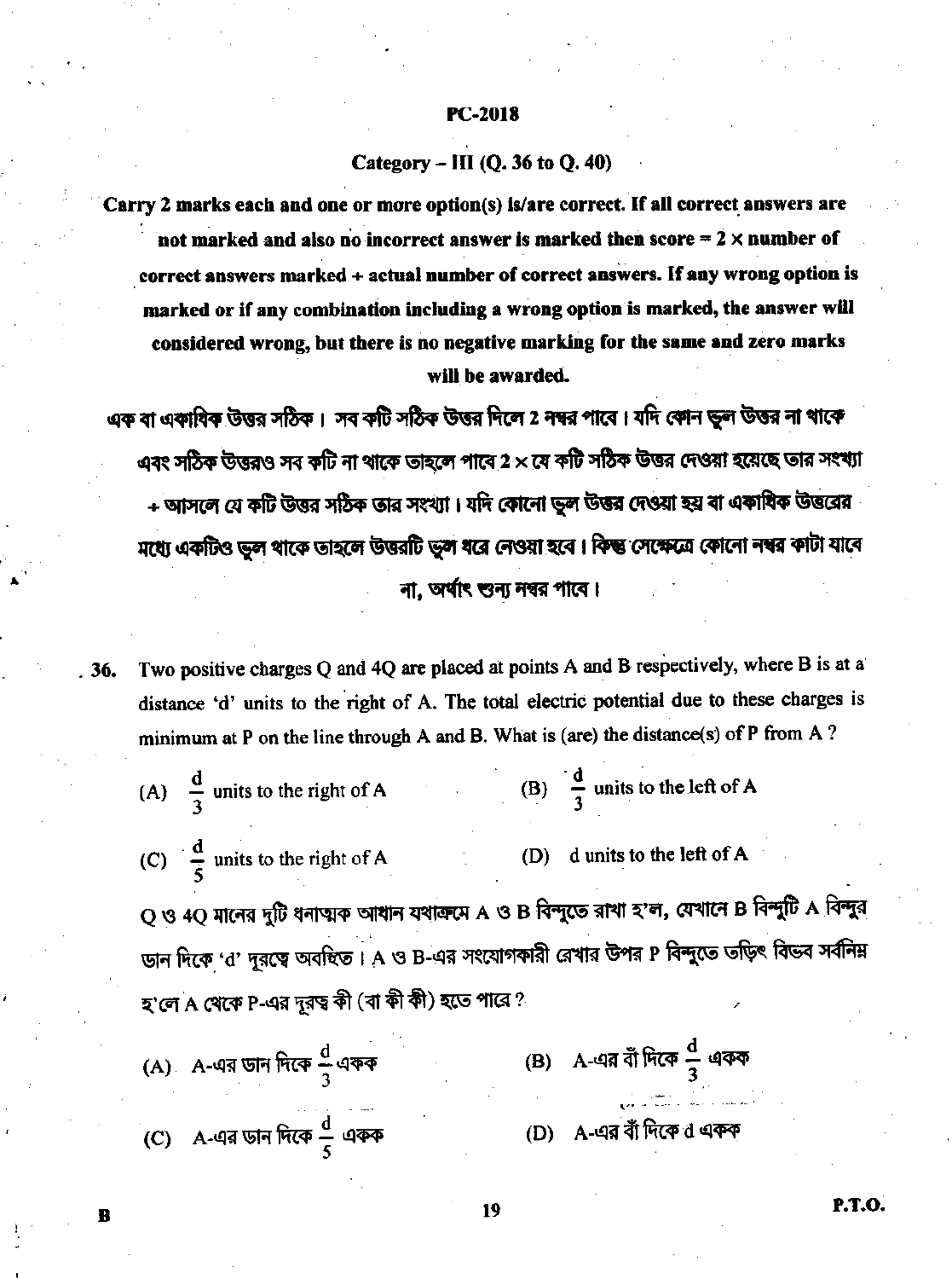37. A non-zero current passes through the galvanometer G shown in the circuit when the key 'K' is closed and its value does not change when the key is opened. Then which of the following statement(s) is/are true ?



- The galvanometer resistance is infinite.  $(A)$
- The current through the galvanometer is 40 mA.  $(B)$
- After the key is closed, the current through the 200  $\Omega$  resistor is same as the current  $(C)$ through the 300  $\Omega$  resistor.
- The galvanometer resistance is 150  $\Omega$ .  $(D)$

চিত্রে প্রদর্শিত বর্তনীতে 'K' সুইচটি বন্ধ করলে গ্যালভানোমিটার G-এর মধ্য দিয়ে একটি নির্দিষ্ট মানের প্রবাহ হয় । সুইচটি খুলে দিলেও প্রবাহমাত্রার কোন পরিবর্তন হয় না । ভাহলে নীচের কোন ং *ক*ৰ্তীদ লিঞ্চজ্ঞতি\ৰ্বীৰ্জীৰ্ত



- গ্যালভানোমিটারের রোধ অসীম  $(A)$
- গ্যালভানোমিটারের মধ্য দিয়ে প্রবাহমাত্রা 40 mA (B)
- 'K' সুইচটি বন্ধ করলে 200 Ω রোধ ও 300 Ω রোধের মধ্যে একই মাত্রার প্রবাহ হয়  $(C)$
- গ্যালভালোমিটারের রোধ 150  $\Omega$ (D)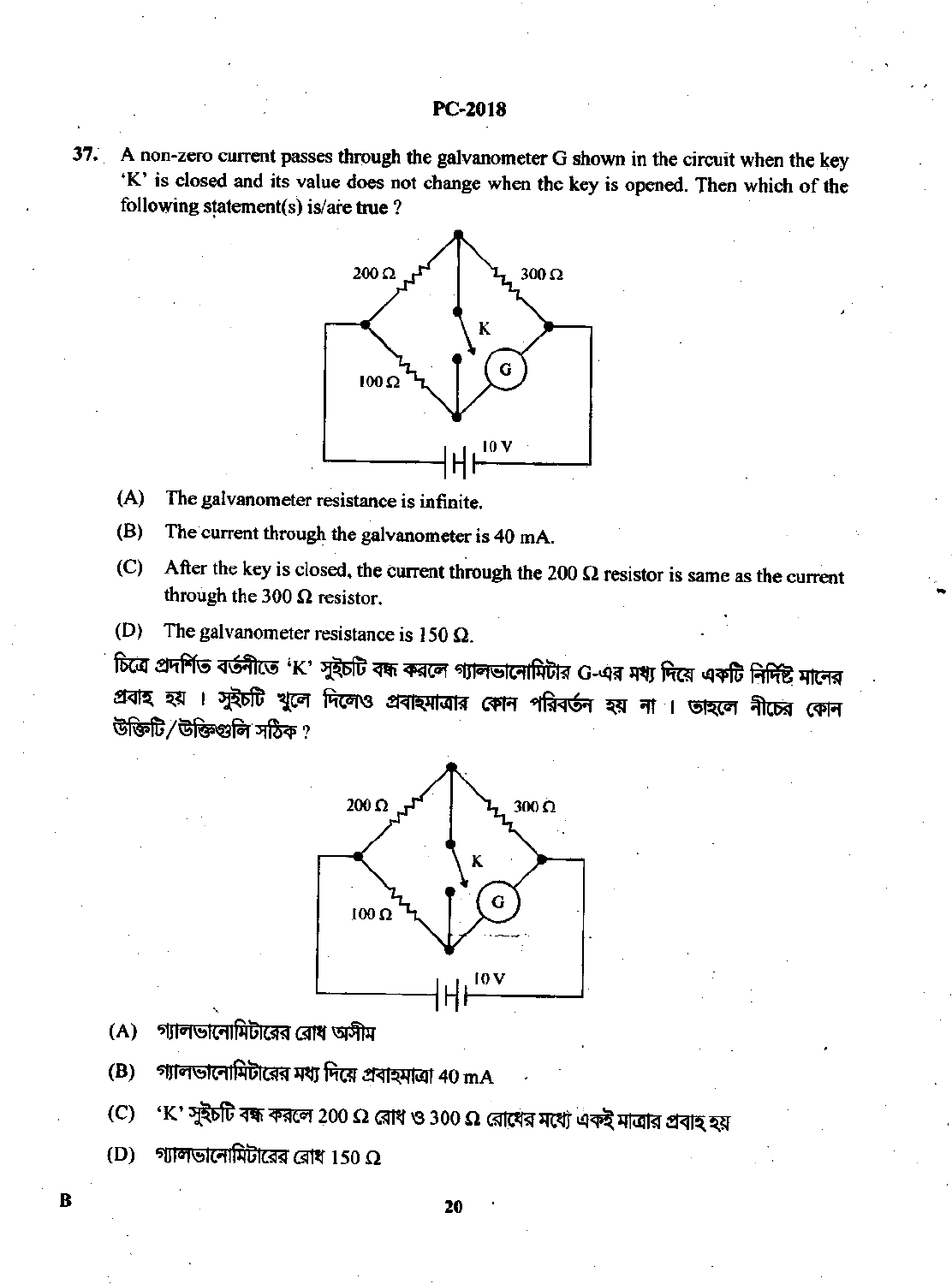A ray of light is incident on a right angled isosceles prism parallel to its base as shown in 38. the figure. Refractive index of the material of the prism is  $\sqrt{2}$ . Then which of the following statement(s) is/are true?



The reflection at P is total internal.  $(A)$ 

The reflection at Q is total internal.  $(B)$ 

- The ray emerging at R is parallel to the ray incident at S.  $(C)$
- Total deviation of the ray is 150°. (D)

প্রদর্শিত চিত্রের মতো একটি আগত রশ্মি একটি সমকোণী সমদ্বিবাহু প্রিজ্ম-এর উপর তার ভূমির সঙ্গে সমান্তরাল ভাবে আপতিত হ'ল । প্রিজ্ম-এর উপাদানের প্রতিসরাঙ্ক  $\sqrt{2}$  হলে নীচের কোন উক্তিটি/উক্তিগুলি সঠিক?



- P বিন্দুতে পূর্ণ আভ্যন্তরীণ প্রতিফলন হয়  $(A)$
- Q বিন্দুতে পূর্ণ আড্যন্তরীণ প্রতিফলন হয়  $(B)$
- R বি<mark>ন্দু থেকে নির্গত ব্রশ্মি S বিন্দুতে আপতিত</mark> রশ্মির স  $(C)$

21

**P.T.O.** 

মোট চুতির মান  $150^{\circ}$ (D)

 $\overline{\mathbf{B}}$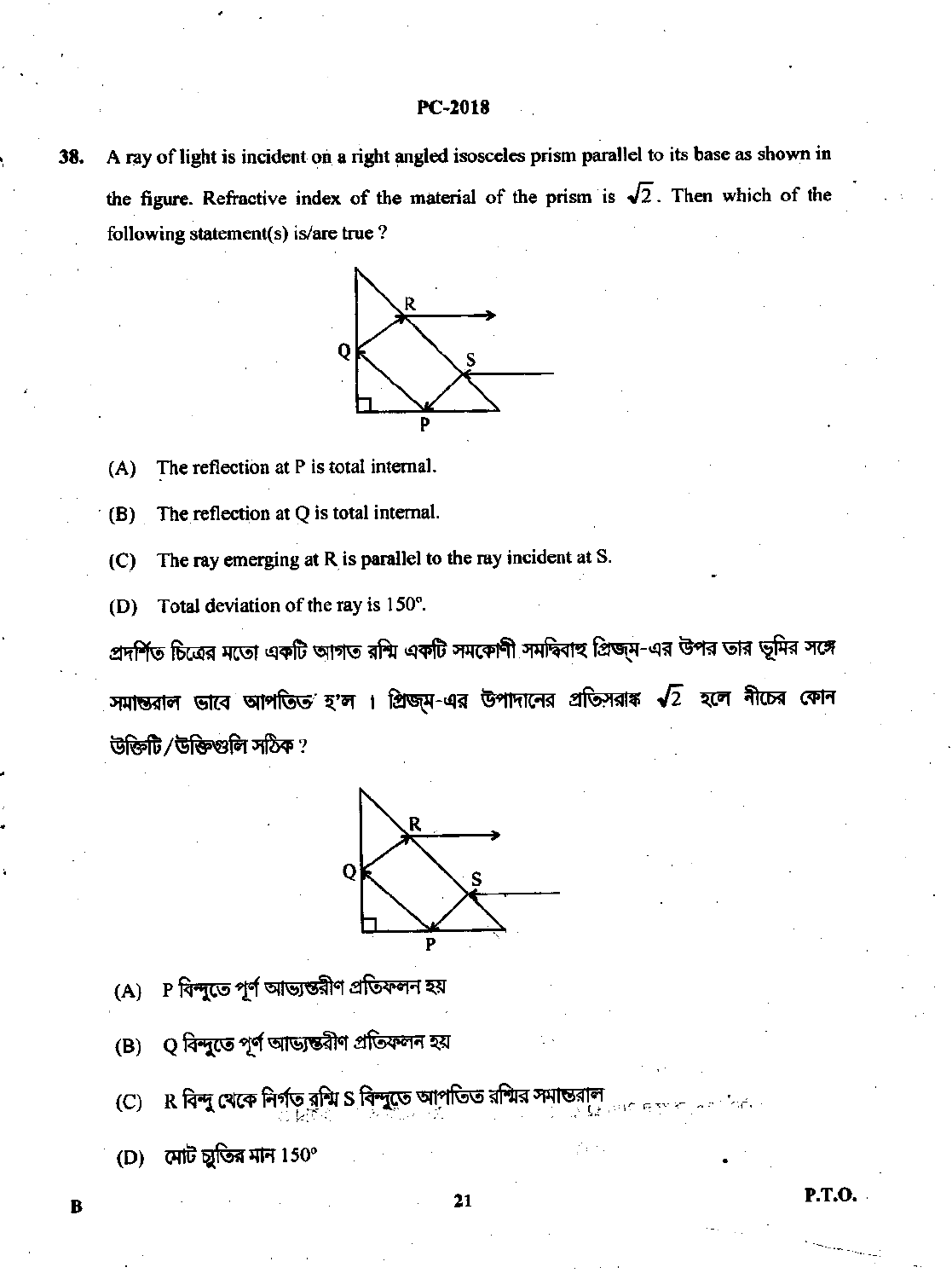- The intensity of a sound appears to an observer to be periodic. Which of the following 39. can be the cause of it?
	- The intensity of the source is periodic.  $(A)$
	- $(B)$ The source is moving towards the observer.
	- $(C)$ The observer is moving away from the source.
	- $(D)$ The source is producing a sound composed of two nearby frequencies.

একজন শ্রোতার কানে আগত একটি শব্দের প্রাবল্য মনে হচ্ছে পর্যাবৃত্ত। নীচের কোন্টি বা কোন্গুুলি এর কারণ হতে পারে ?

উৎসটির প্রাবল্য পর্যাবৃত্ত  $(A)$ 

- উৎসটি শ্রোতার দিকে সরে আসছে  $(B)$
- উৎসটি শ্রোতার দিক থেকে দূরে সরে যাচ্ছে  $(C)$
- উৎসটি দুটি কাছাকাছি ভিন্ন কম্পাঙ্কের মিশ্র শব্দ তৈরী করছে  $(D)$
- Which of the following statement(s) is/are true? 40.

"Internal energy of an ideal gas

- decreases in an isothermal process.  $(A)$
- remains constant in an isothermal process. (B)
- $(C)$ increases in an isobaric process.
- decreases in an isobaric expansion.  $(D)$

নীচের কোন্ উক্তিটি / উক্তিগুলি সঠিক ?

"একটি আদর্শ গ্যাসের আভ্যন্তরীণ শক্তি

- $(A)$ সমোস্ক প্রসারণে হ্রাস পায়
- (C) সমচাপ প্রসারণে বৃদ্ধি পায়

R

- সমোষ্ণ প্রসারণে ছির থাকে (B)
- (D) সমচাপ প্রসারণে হ্রাস পায়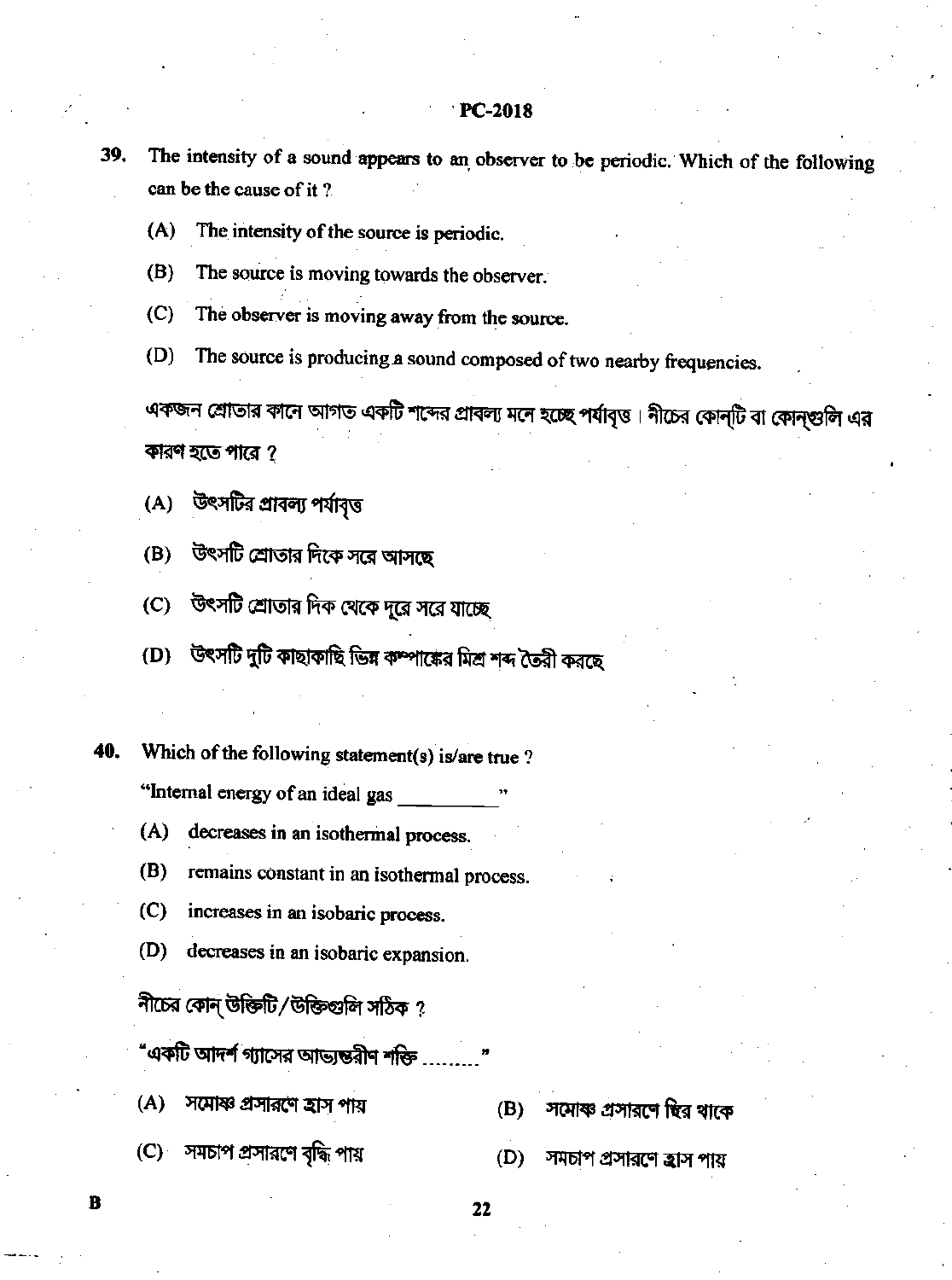# **CHEMISTRY** Category -  $I(Q. 41$  to  $Q. 70$ )

Category-I: Carry 1 mark each and only one option is correct. In case of incorrect answer or any combination of more than one answer, 1/4 mark will be deducted. একটি উত্তর সঠিক । সঠিক উত্তর দিলে 1 নম্বর পাবে । ভুল উত্তর দিলে অথবা যে কোন একাধিক উত্তর

দিলে % নম্বর কাটা যাবে।

41. The following equillibrium constants are given:

 $N_2 + 3H_2 \rightleftharpoons 2NH_3$ ; K<sub>1</sub>

 $N_2 + O_2 \rightleftharpoons 2NO; K_2$  $H_2 + \frac{1}{2}O_2 \rightleftharpoons H_2O; K_3$ 

The equilibrium constant for the oxidation of 2 mol of  $NH<sub>3</sub>$  to give NO is

(A)  $K_1 \cdot \frac{K_2}{K_3}$  (B)  $K_2 \cdot \frac{K_3^3}{K_1}$  (C)  $K_2 \cdot \frac{K_3^2}{K_1}$  (D)  $K_2^2 \frac{K_3}{K_1}$ 

তিনটি বিক্রিয়ার সন্থিতি গ্রুবক দেওয়া হল:

 $N_2 + 3H_2 \rightleftharpoons 2NH_3$ ;  $K_1$ 

 $N_2 + O_2 \rightleftharpoons 2NO; K_2$ 

 $H_2 + \frac{1}{2}O_2 \rightarrow H_2O; K_3$ 

2 মোল NH $_{\rm 3}$  এর জারণ বিক্রিয়ার সাহায্যে NO প্রন্তুতির বিক্রিয়াটির সুখিতি গ্রুবক হল

(A)  $K_1 \cdot \frac{K_2}{K_3}$  (B)  $K_2 \cdot \frac{K_3^3}{K_1}$  (C)  $K_2 \cdot \frac{K_3^{120 \text{ Fbkg}}}{K_1}$  (D)  $K_2^2 \cdot \frac{K_3^{120 \text{ Fbkg}}}{K_1}$ 

в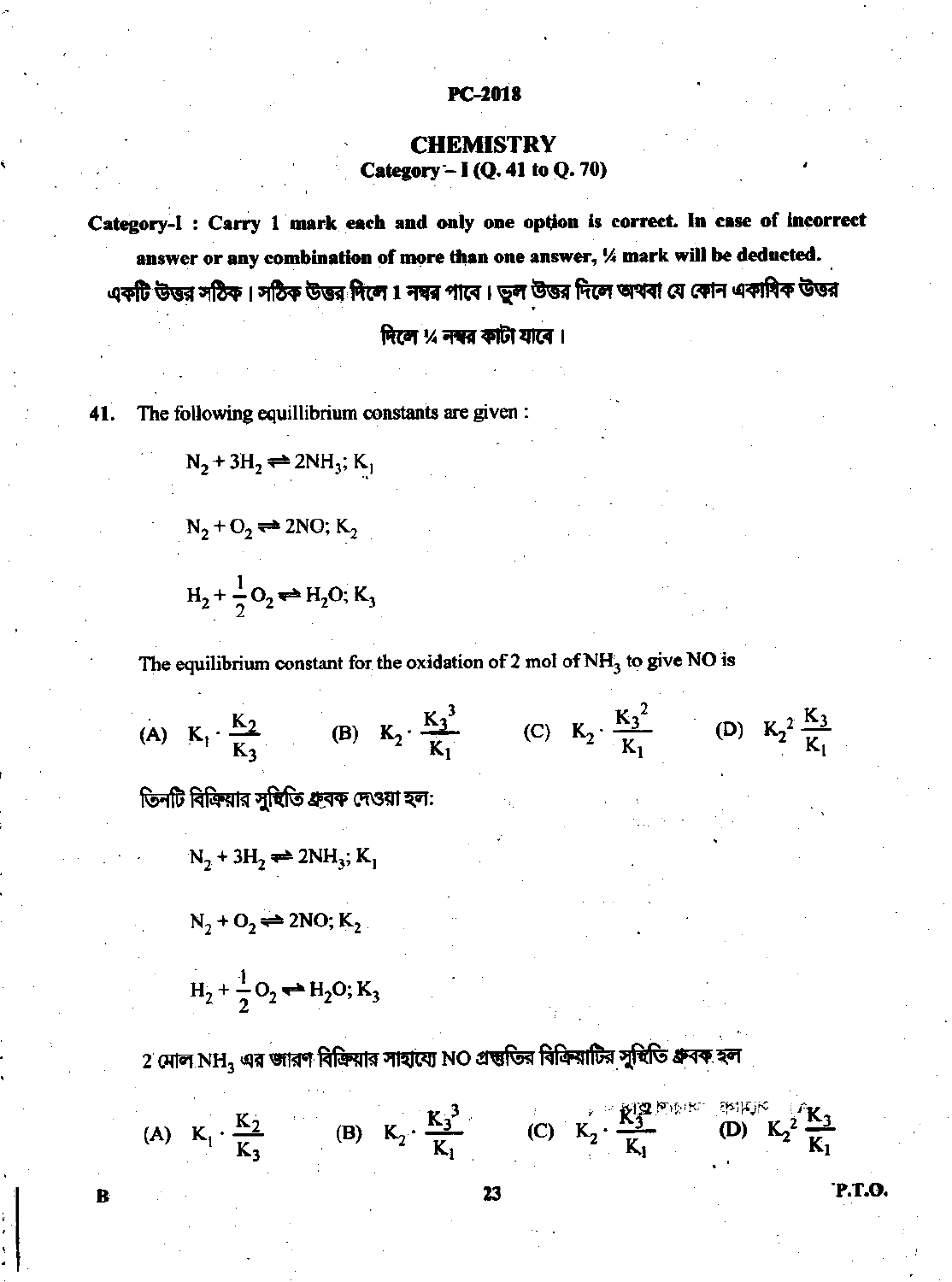| 42. |     |                                                            |     | Which one of the following is a condensation polymer?                                                                           |                           |                                      |     |                 |
|-----|-----|------------------------------------------------------------|-----|---------------------------------------------------------------------------------------------------------------------------------|---------------------------|--------------------------------------|-----|-----------------|
|     | (A) | <b>PVC</b>                                                 |     | (B) Teflon                                                                                                                      | $\left($ C)               | Dacron                               | (D) | Polystyrene     |
|     |     | নীচের মধ্যে কোন্টি condensation polymer?                   |     |                                                                                                                                 |                           |                                      |     |                 |
|     | (A) | <b>PVC</b>                                                 | (B) | টেফলন                                                                                                                           | $\left(\mathrm{C}\right)$ | ডেবল                                 | (D) | পলিস্টাইরিন     |
| 43. |     |                                                            |     | Which of the following is present in maximum amount in 'acid rain'?                                                             |                           |                                      |     |                 |
|     | (A) | HNO <sub>3</sub>                                           |     | (B) $H_2SO_4$                                                                                                                   |                           | $(C)$ HCl                            |     | $(D)$ $H_2CO_3$ |
|     |     |                                                            |     | 'অ্যাসিড বৃষ্টিতে' কোন্ পদার্থটি সবচেয়ে অধিক পরিমানে উপস্থিত থাকে ?                                                            |                           |                                      |     |                 |
|     | (A) | HNO <sub>3</sub>                                           |     | (B) $H_2SO_4$                                                                                                                   | (C)                       | HCI                                  | (D) | $H_2CO_3$       |
| 44. |     |                                                            |     | Which of the set of oxides are arranged in the proper order of basic, amphoteric, acidic ?                                      |                           |                                      |     |                 |
|     |     | (A) $SO_2, P_2O_5, CO$                                     |     |                                                                                                                                 |                           | (B) BaO, $Al_2O_3$ , SO <sub>2</sub> |     |                 |
|     |     | (C) CaO, SiO <sub>2</sub> , Al <sub>2</sub> O <sub>3</sub> |     |                                                                                                                                 |                           | (D) $CO_2$ , $Al_2O_3$ , CO          |     |                 |
|     |     |                                                            |     | ক্ষারকীয়, উভধর্মী এবং আঙ্গিক -- কোন্ অঙ্গাইডগুলি এই ক্রমে সাজানো আছে ?                                                         |                           |                                      |     |                 |
|     |     | (A) $SO_2, P_2O_5, CO$                                     |     |                                                                                                                                 | (B)                       | BaO, $AI2O3$ , SO <sub>2</sub>       |     |                 |
|     |     | (C) CaO, SiO <sub>2</sub> , Al <sub>2</sub> O <sub>3</sub> |     |                                                                                                                                 |                           | (D) $CO_2$ , $Al_2O_3$ , CO          |     |                 |
| 45. |     | is achieved by which one?                                  |     | Out of the following outer electronic configurations of atoms, the highest oxidation state                                      |                           |                                      |     |                 |
|     |     |                                                            |     | (A) $(n-1) d^8 n s^2$ (B) $(n-1) d^5 n s^2$ (C) $(n-1) d^3 n s^2$ (D) $(n-1) d^5 n s^1$                                         |                           |                                      |     |                 |
|     |     |                                                            |     | নির্মলিখিত পরমাণুগুলির যোজ্যতা কক্ষপথের ইলেকট্রন বিন্যাস অনুযায়ী, কোন্টির ক্ষেত্রে সর্বোচ্চ                                    |                           |                                      |     |                 |
|     |     | জা <b>রণ শু</b> র পাওয়া যায় ?                            |     |                                                                                                                                 | 经不同 网络星座                  |                                      |     |                 |
|     |     |                                                            |     | (A) $(n-1) d^8$ ns <sup>2</sup> (B) $(n-1) d^5$ ns <sup>2</sup> (C) $(n-1) d^3$ ns <sup>2</sup> (D) $(n-1) d^5$ ns <sup>1</sup> |                           |                                      |     |                 |
| 46. |     |                                                            |     | At room temperature, the reaction between water and fluorine produces                                                           |                           |                                      |     |                 |
|     |     |                                                            |     | (A) HF and $H_2O_2$ (B) HF, $O_2$ and $F_2O_2$ (C) $F^-$ , $O_2$ and H <sup>+</sup> (D) HOF and HF                              |                           |                                      |     |                 |
|     |     |                                                            |     | সাধীরণ উষ্ণতীয়, ফ্রুয়োরিদের সঙ্গে জলের বিক্রিয়ায় উৎপন্ন হয় <sup>ে</sup>                                                    |                           |                                      |     |                 |
|     |     |                                                            |     | (A) HF and $H_2O_2$ (B) HF, $O_2$ and $F_2O_2$ (C) F, $O_2$ and H <sup>+</sup> (D) HOF and HF                                   |                           |                                      |     |                 |
| B.  |     |                                                            |     | 74                                                                                                                              |                           |                                      |     |                 |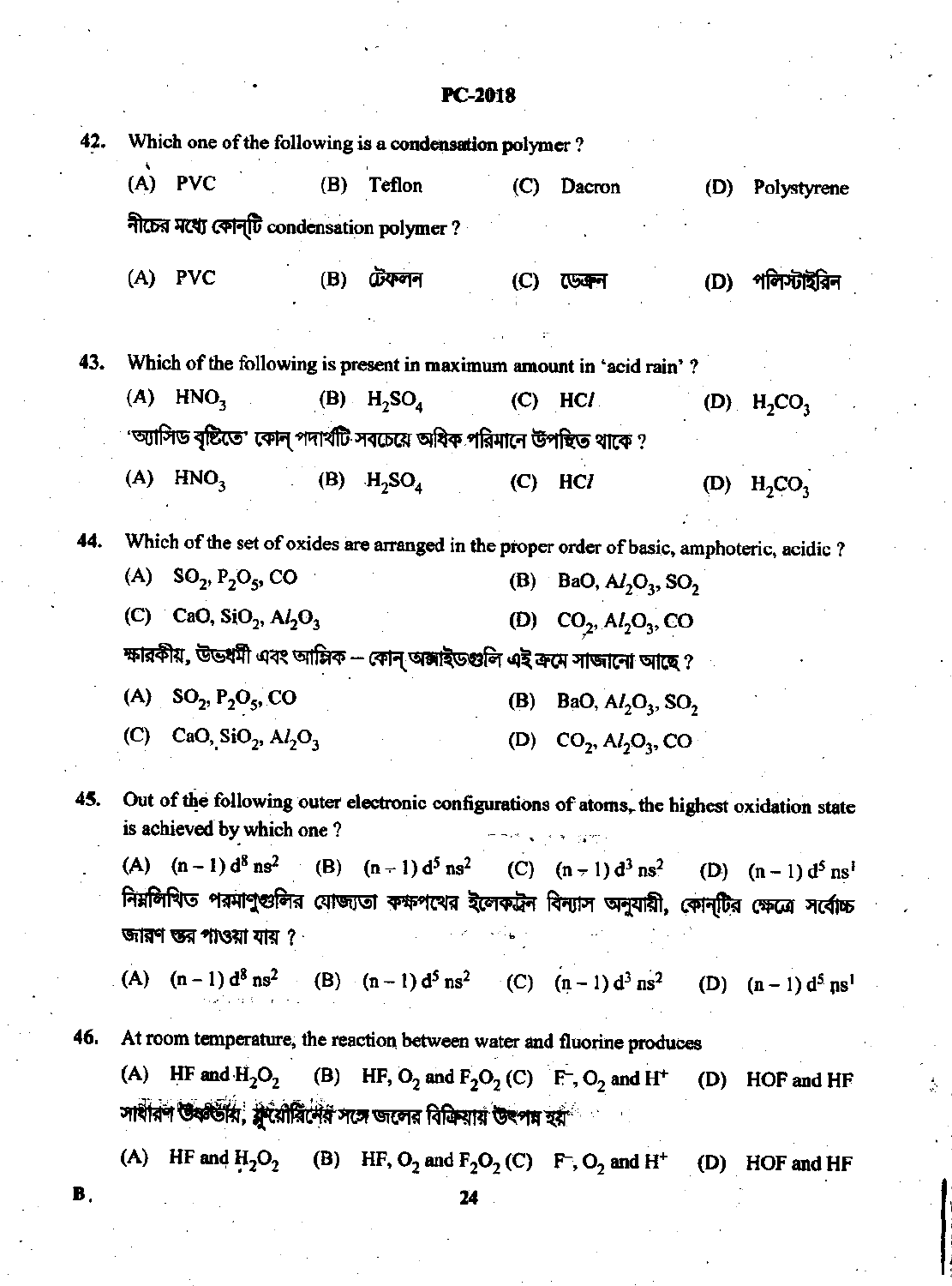$\ddot{\phantom{0}}$ 

| 47. |             | Which of the following is least thermally stable?                                                                              |                            |                                                                                |     |                         |     |                       |
|-----|-------------|--------------------------------------------------------------------------------------------------------------------------------|----------------------------|--------------------------------------------------------------------------------|-----|-------------------------|-----|-----------------------|
|     |             | (A) $MgCO3$                                                                                                                    |                            | (B) $CaCO3$                                                                    |     | (C) $SrCO3$             |     | (D) $BeCO3$           |
|     |             | নিম্নলিখিত যৌগগুলির মধ্যে কোন্টির তাপ সহন ক্ষমতা সবচেয়ে কম ?                                                                  |                            |                                                                                |     |                         |     |                       |
|     |             | $(A)$ MgCO <sub>3</sub>                                                                                                        | $\mathcal{L}^{\text{max}}$ | (B) $CaCO3$                                                                    |     | (C) $SrCO3$ .           | (D) | BeCO <sub>3</sub>     |
| 48. |             | $Cl2O7$ is the anhydride of                                                                                                    |                            |                                                                                |     |                         |     |                       |
|     |             | $(A)$ HOCl                                                                                                                     |                            | $(B)$ HClO <sub>2</sub>                                                        |     | $(C)$ HClO <sub>2</sub> |     | (D) HClO <sub>4</sub> |
|     |             | নীচের কোন্ পদার্থটির অ্যানহাইড্রাইড হ'ল $\mathbf{C}l_2\mathbf{O}_7$ ?                                                          |                            |                                                                                |     |                         |     |                       |
|     |             | $(A)$ HOCl                                                                                                                     | (B)                        | HCIO <sub>2</sub>                                                              | (C) | HCIO <sub>3</sub>       | (D) | HCIO <sub>4</sub>     |
| 49. |             | The main reason that $SiCl4$ is easily hydrolysed as compared to $CCI4$ is that                                                |                            |                                                                                |     |                         |     |                       |
|     | (A)         |                                                                                                                                |                            | $Si - Cl$ bond is weaker than $C - Cl$ bond.                                   |     |                         |     |                       |
|     | (B)         | $SiCl4$ can form hydrogen bonds.                                                                                               |                            |                                                                                |     |                         |     |                       |
|     | $\cdot$ (C) | $SiCl4$ is covalent.                                                                                                           |                            |                                                                                |     |                         |     |                       |
|     | (D)         |                                                                                                                                |                            | Si can extend its coordination number beyond four.                             |     |                         |     |                       |
|     |             | প্রধান যে কারণটির জন্যে $\text{CC}l_4$ -এর তুলনায় $\text{SiC}l_4$ সহজেই আর্দ্রবিশ্লেষিত হয়, সেটি হল                          |                            |                                                                                |     |                         |     |                       |
|     | (A)         | $Si$ – $Cl$ বন্ধনটি $C$ – $Cl$ বন্ধনী অপেক্ষা দুৰ্বল                                                                           |                            |                                                                                |     |                         |     |                       |
|     | (B)         |                                                                                                                                |                            | $\mathrm{SiCl}_4$ হাইড্রোজেন বন্ধন গঠন করতে পারে                               |     |                         |     |                       |
|     | (C)         | $SiCl4$ হল covalent যৌগ                                                                                                        |                            |                                                                                |     |                         |     |                       |
|     | (D)         |                                                                                                                                |                            | Si উহার coordination number (সংযুক্তি সংখ্যা) কে চার এর বেশী বৃদ্ধি করতে পারে। |     |                         |     |                       |
| 50. |             | Silver chloride dissolves in excess of ammonium hydroxide solution. The cation present<br>in the resulting solution is         |                            |                                                                                |     |                         |     |                       |
|     | (A)         |                                                                                                                                |                            | $[Ag(NH_3)_6]^+$ (B) $[Ag(NH_3)_4]^+$ (C) $Ag^+$                               |     |                         |     | (D) $[Ag(NH_1)_2]^+$  |
|     |             | অতিরিক্তি পরিমাণ অ্যামোনিয়াম হাইড্রক্সাইড দ্রবণে সিলভার ক্লোরাইড় দ্রুন্নীভূ্রু, হয়। উক্ক্লু দ্রবণে উৎপন্ন<br>ক্যাটায়নটি হল |                            |                                                                                |     |                         |     |                       |
|     |             | (A) $[Ag(NH_3)_6]^+$ (B) $[Ag(NH_3)_4]^+$ (C) $Ag^+$                                                                           |                            |                                                                                |     |                         |     | (D) $[Ag(NH_3)_2]^+$  |
| В   |             |                                                                                                                                |                            |                                                                                | 25  |                         |     | <b>P.T.O.</b>         |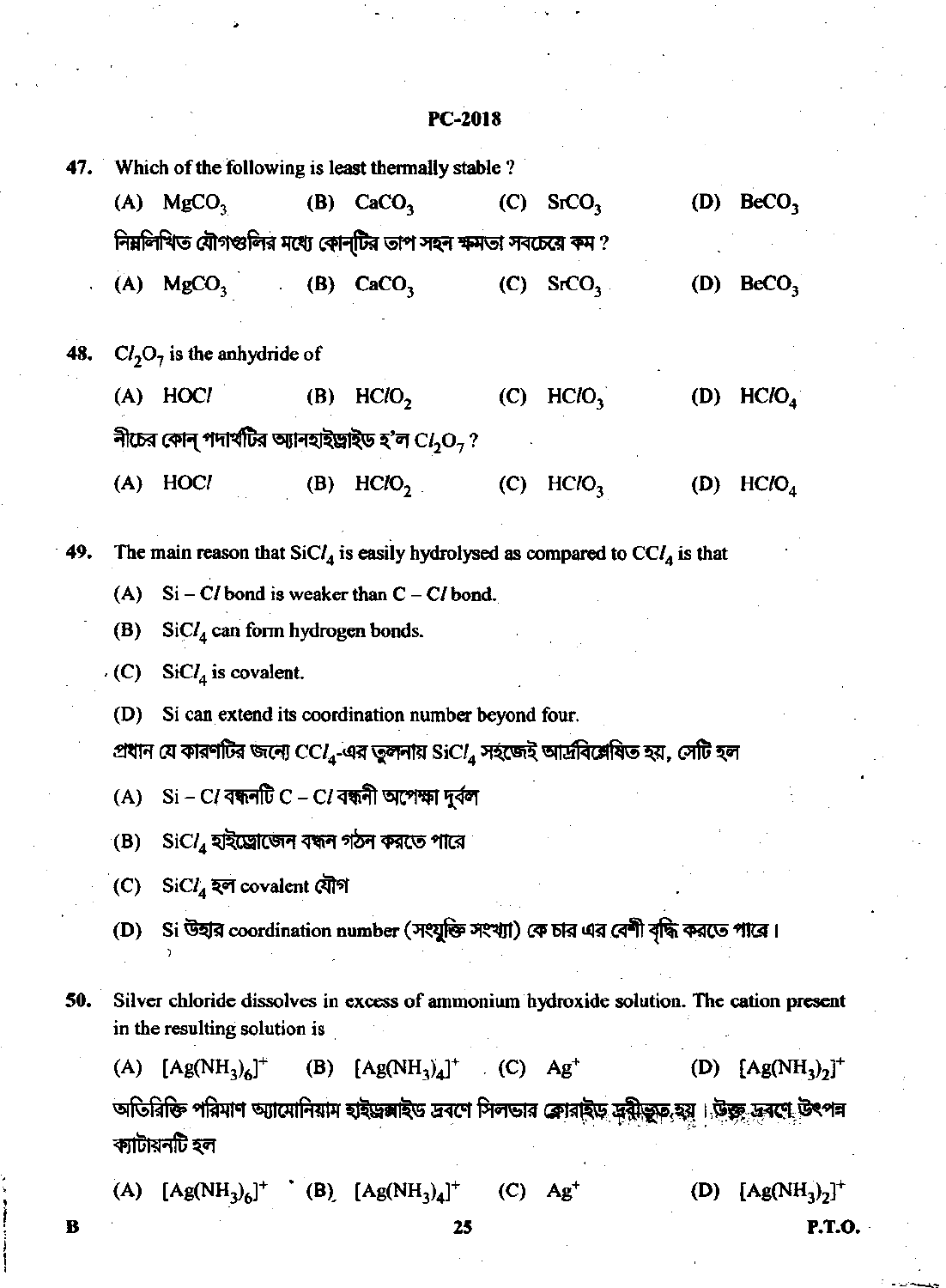51. The ease of hydrolysis in the compounds CH<sub>3</sub>COCl (I), CH<sub>3</sub> – CO – O – COCH<sub>3</sub> (II),  $CH_3COOC_2H_5$  (III) and CH<sub>3</sub>CONH<sub>2</sub> (IV) is of the order

- (B)  $IV > III > II > I$  $(A)$   $I > II > III > IV$
- (C)  $I > II > IV > III$ (D)  $\text{II} > \text{I} > \text{IV} > \text{III}$

CH<sub>3</sub>COCl (I), CH<sub>3</sub> – CO – O – COCH<sub>3</sub> (II), CH<sub>3</sub>COOC<sub>2</sub>H<sub>5</sub> (III) এবং CH<sub>3</sub>CONH<sub>2</sub> (IV)-এর আর্দ্র বিশ্লেষণের প্রবণতার সঠিক ক্রম হল

- (B)  $IV > III > II > I$ (A)  $I > II > III > IV$
- $(C)$   $I > II > IV > III$ (D)  $II > I > IV > III$

 $CH_3 - C \equiv C$  MgBr can be prepared by the reaction of 52.

- (A)  $CH_3 C \equiv C Br$  with  $MgBr_2$ (B)  $CH_3 - C \equiv CH$  with MgBr<sub>2</sub>
- (C) CH<sub>3</sub> C = CH with KBr and Mg metal (D) CH<sub>3</sub> C = CH with CH<sub>3</sub>MgBr

 $CH<sub>3</sub> - C = C MgBr$  প্রস্তুতির পদ্ধতিতে যে বিক্রিয়াটি ব্যবহার করা যেতে পারে সেটি হল

(A) CH<sub>3</sub> – C ≡ C – Br এর সঙ্গে MgBr<sub>2</sub> (B)  $CH_3 - C \equiv CH \triangleleft R \triangleleft R \triangleleft R$   $MgBr_2$ 

(C)  $\cdot$  CH<sub>3</sub> – C = CH এর সঙ্গে KBr এবং Mg ধাতু (D) CH<sub>3</sub> – C = CH এর সঙ্গে CH<sub>3</sub>MgBr

The number of alkene (s) which can produce 2-butanol by the successive treatment of (i) 53.  $B_2H_6$  in tetrahydrofuran solvent and (ii) alkaline  $H_2O_2$  solution is

 $(D)$  4  $(A)$  $(B) 2$  $(C)$  3  $\overline{1}$ পর্যায়ক্রমে (i) টেট্রাহাইড্রোফিউরান দ্রাবকে দ্রবীভূত  $\rm B_2H_6$  ও (ii) ক্ষারীয়  $\rm H_2O_2$  দ্রবণের সঙ্গে বিক্রিয়ায় 2-বিউটানল উৎপন্ন করে এমন অ্যালকিনের সংখ্যা হল

 $(A)$  1 (B)  $\overline{2}$  $(C)$  3 (D)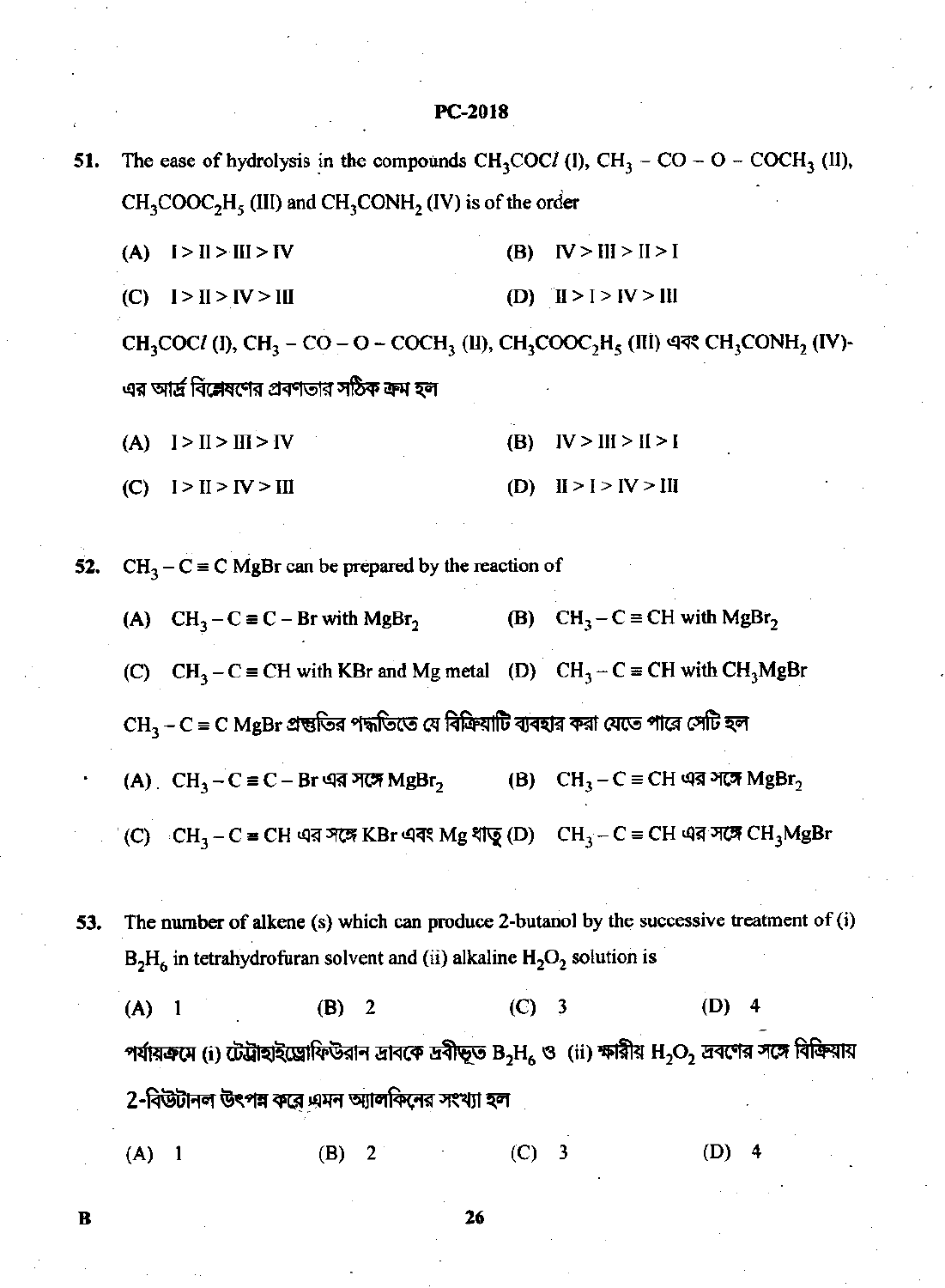

Identify 'M' in the following sequence of reactions': 54.

**P.T.O.** 

 $\mathbf B$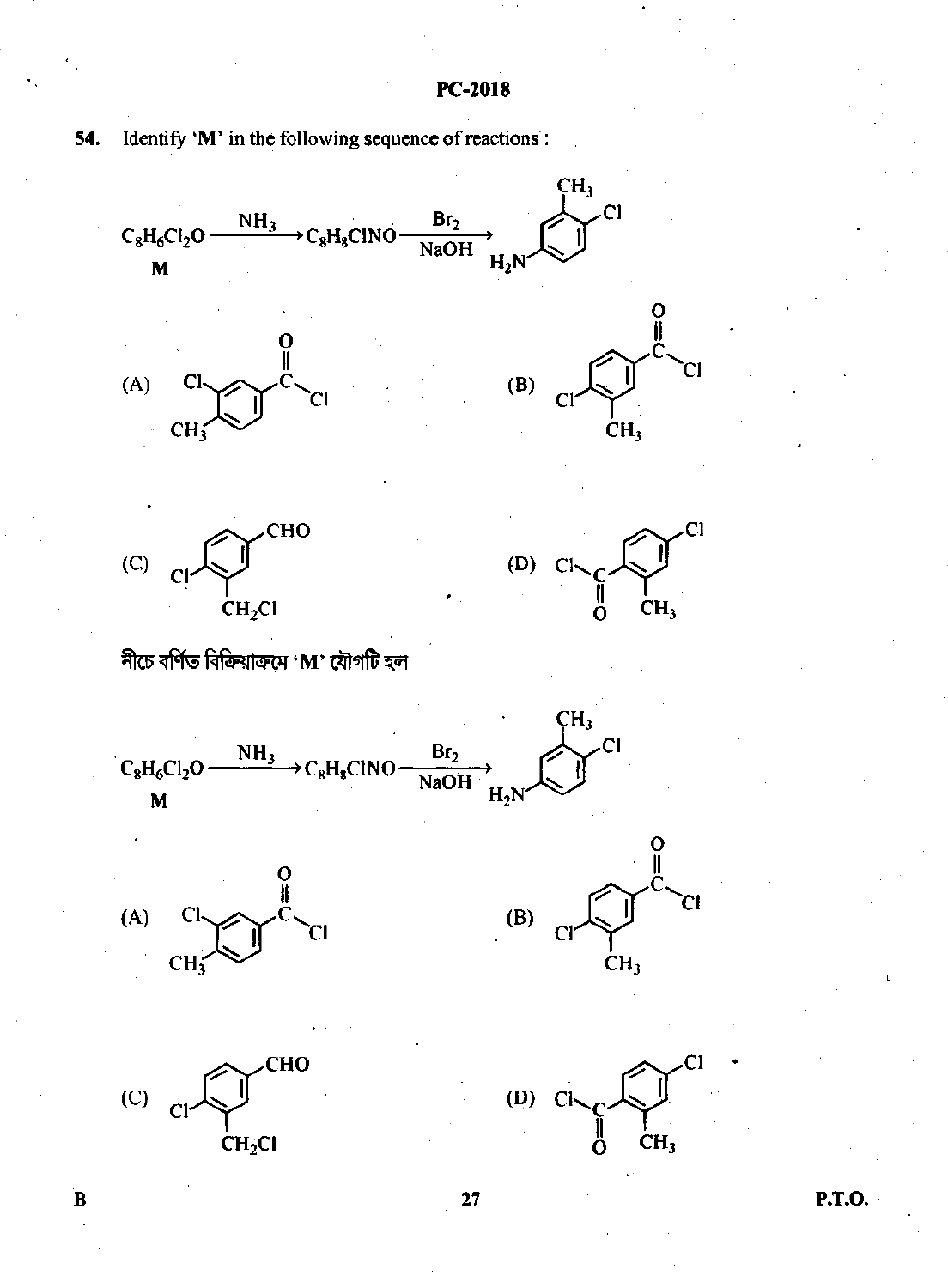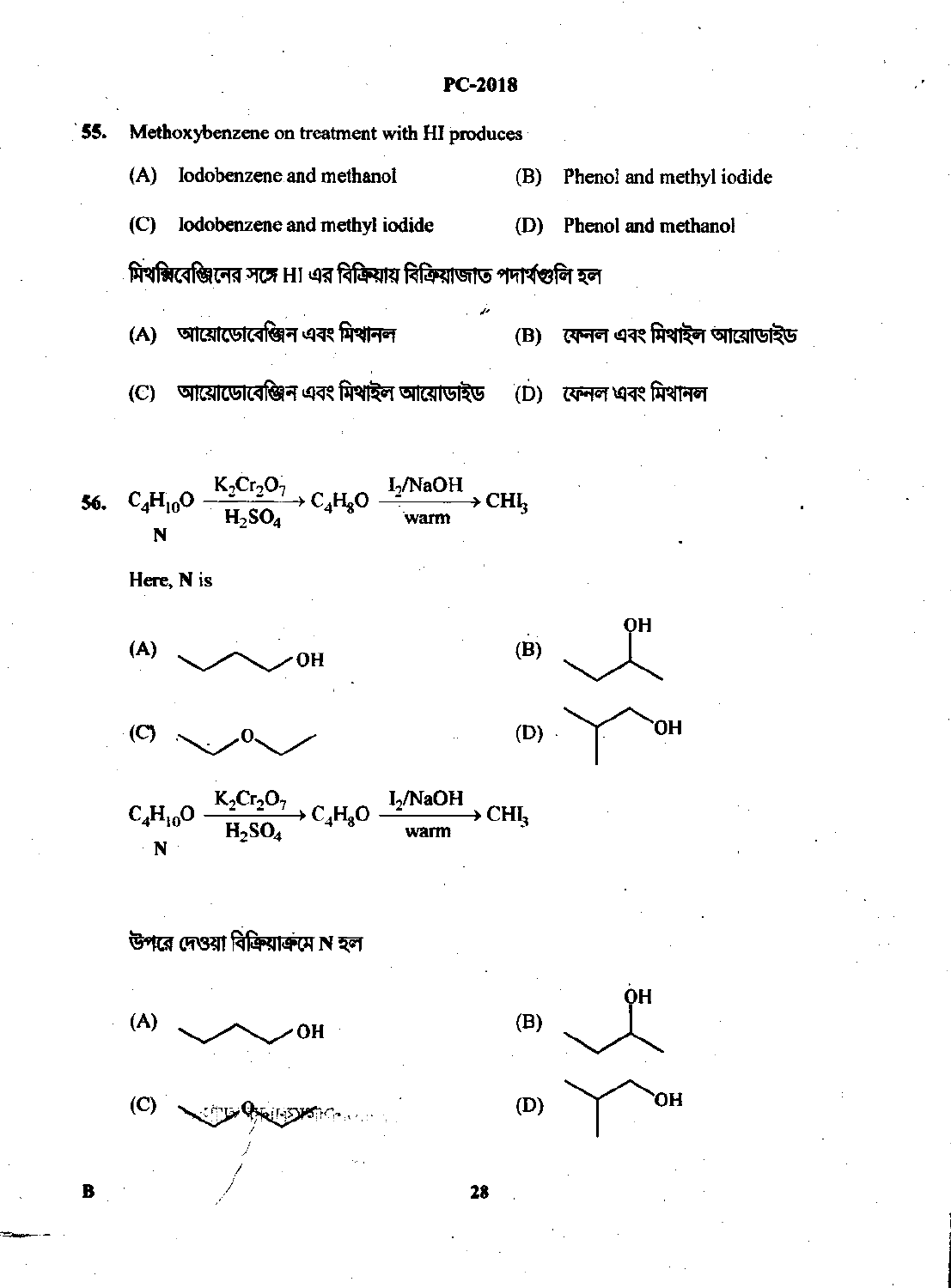57.

The correct order of reactivity for the addition reaction of the following carbonyl compounds with ethylmagnesium iodide is



ইখাইলম্যাগনেসিয়াম আয়োডাইডের সঙ্গে নীচের কার্বনিল যৌগগুলির যোগাত্মক বিক্রিয়ার (addition reaction) বিক্রিয়াশীলতার ক্রম হল



If aniline is treated with conc.  $H_2SO_4$  and heated at 200 °C, the product is 58.

 $(A)$ Anilinium sulphate  $(B)$ Benzenesulphonic acid  $\sim 100$  $(D)$ Sulphanilic acid  $(C)$ m-Aminobenzenesulphonic acid অ্যানিলিনকে গাঢ়  $\rm{H_2SO_4}$  এর সঙ্গে 200 °C উষ্ণতায় উত্তপ্ত করলে নীচের যে যৌগটি উৎপন্ন হয় সেটি

হল

B

(A) অ্যানিলিনিয়াম সালফেট

- $(C)$  m-জ্যামিনোবেনজিনসালফোনিক জ্যাসিড
- বেনজিনসালফোনিক অ্যাসিড (B)

**P.T.O.** 

- সালফানিলিক অ্যাসিড (D)
- $29<sub>1</sub>$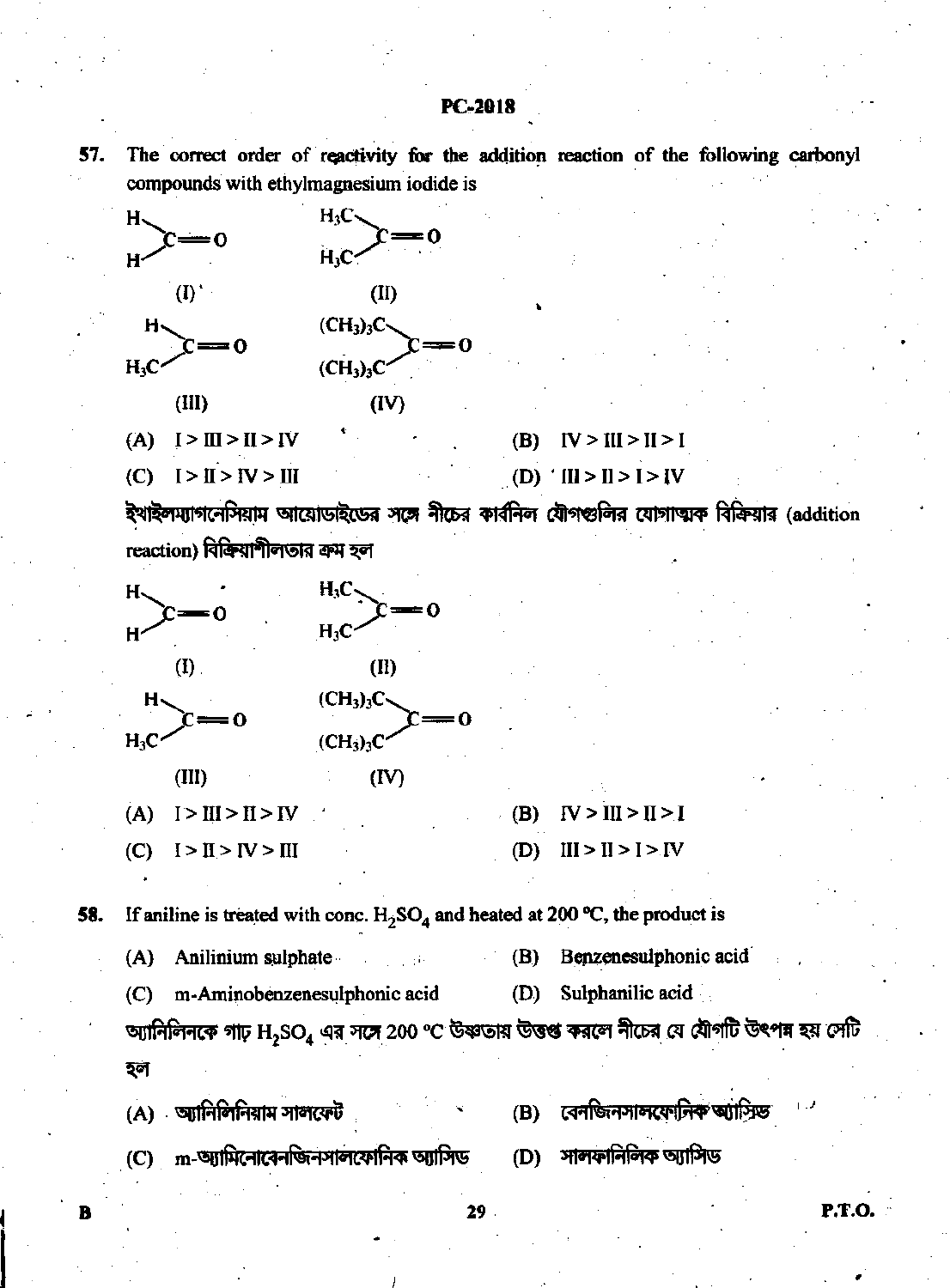| 59. |                           |                                           | Which of the following electronic configuration is not possible?   |         |                                                                                                     |         |             |
|-----|---------------------------|-------------------------------------------|--------------------------------------------------------------------|---------|-----------------------------------------------------------------------------------------------------|---------|-------------|
|     | (A) $n = 3, l = 0, m = 0$ |                                           |                                                                    |         | (B) $n = 3, l = 1, m = -1$                                                                          |         |             |
|     |                           | (C) $n = 2, l = 0, m = -1$                |                                                                    |         | (D) $n = 2, l = 1, m = 0$                                                                           |         |             |
|     |                           | নীচের কোন্ ইলেকট্রন বিন্যাসটি সম্ভব নয় ? |                                                                    |         |                                                                                                     |         |             |
|     | (A) $n = 3, l = 0, m = 0$ |                                           |                                                                    |         | (B) $n = 3, l = 1, m = -1$                                                                          |         |             |
|     |                           | (C) $n = 2, l = 0, m = -1$                |                                                                    |         | (D) $n = 2, l = 1, m = 0$                                                                           |         |             |
|     |                           |                                           |                                                                    |         |                                                                                                     |         |             |
| 60. |                           |                                           | The number of unpaired electrons in Ni (atomic number $= 28$ ) are |         |                                                                                                     |         |             |
|     | $(A)$ 0                   | $(B)$ 2                                   |                                                                    | $(C)$ 4 |                                                                                                     | $(D)$ 8 |             |
|     |                           |                                           | Ni পরমাণু'র (ক্রমাঙ্ক = 28) মধ্যে অযুগ্ম ইলেকট্রন সংখ্যা হল        |         |                                                                                                     |         |             |
|     | $(A)$ 0                   | (B) 2                                     |                                                                    | $(C)$ 4 |                                                                                                     | $(D)$ 8 |             |
|     |                           |                                           |                                                                    |         |                                                                                                     |         |             |
| 61. |                           |                                           | Which of the following has the strongest H-bond?                   |         |                                                                                                     |         |             |
|     |                           |                                           |                                                                    |         | (A) $O-H \cdots S$ (B) $S-H \cdots O$ (C) $F-H \cdots F$ (D) $F-H \cdots O$                         |         |             |
|     |                           |                                           | নীচের কোন্টিতে H-বন্ধনের শক্তি সব থেকে বেশি ?                      |         |                                                                                                     |         |             |
|     |                           |                                           |                                                                    |         | (A) $O-H \cdots S$ (B) $S-H \cdots O$ (C) $F-H \cdots F$ (D) $F-H \cdots O$                         |         |             |
|     |                           |                                           |                                                                    |         |                                                                                                     |         |             |
| 62. |                           |                                           |                                                                    |         | The half life of $C^{14}$ is 5760 years. For a 200 mg sample of $C^{14}$ , the time taken to change |         |             |
|     | to $25$ mg is             |                                           |                                                                    |         |                                                                                                     |         |             |
|     | $11520$ years<br>(A)      |                                           | (B) 23040 years                                                    |         | $(C)$ 5760 years                                                                                    | (D)     | 17280 years |
|     |                           |                                           |                                                                    |         | $\rm C^{14}$ এর অর্থজীবন কাল হল 5760 বছর । 200 mg $\rm\,C^{14}$ এর পরিমান 25 mg-এ পরিণত হবে         |         |             |
|     | (A)                       | 11520 বছরে<br>(B)                         | $23040$ বছরে (C)                                                   |         | 5760 বছরে                                                                                           | (D)     | 17280 বছরে  |
|     |                           |                                           |                                                                    |         |                                                                                                     |         |             |

 $30^{\circ}$ 

 $\overline{\mathbf{B}}$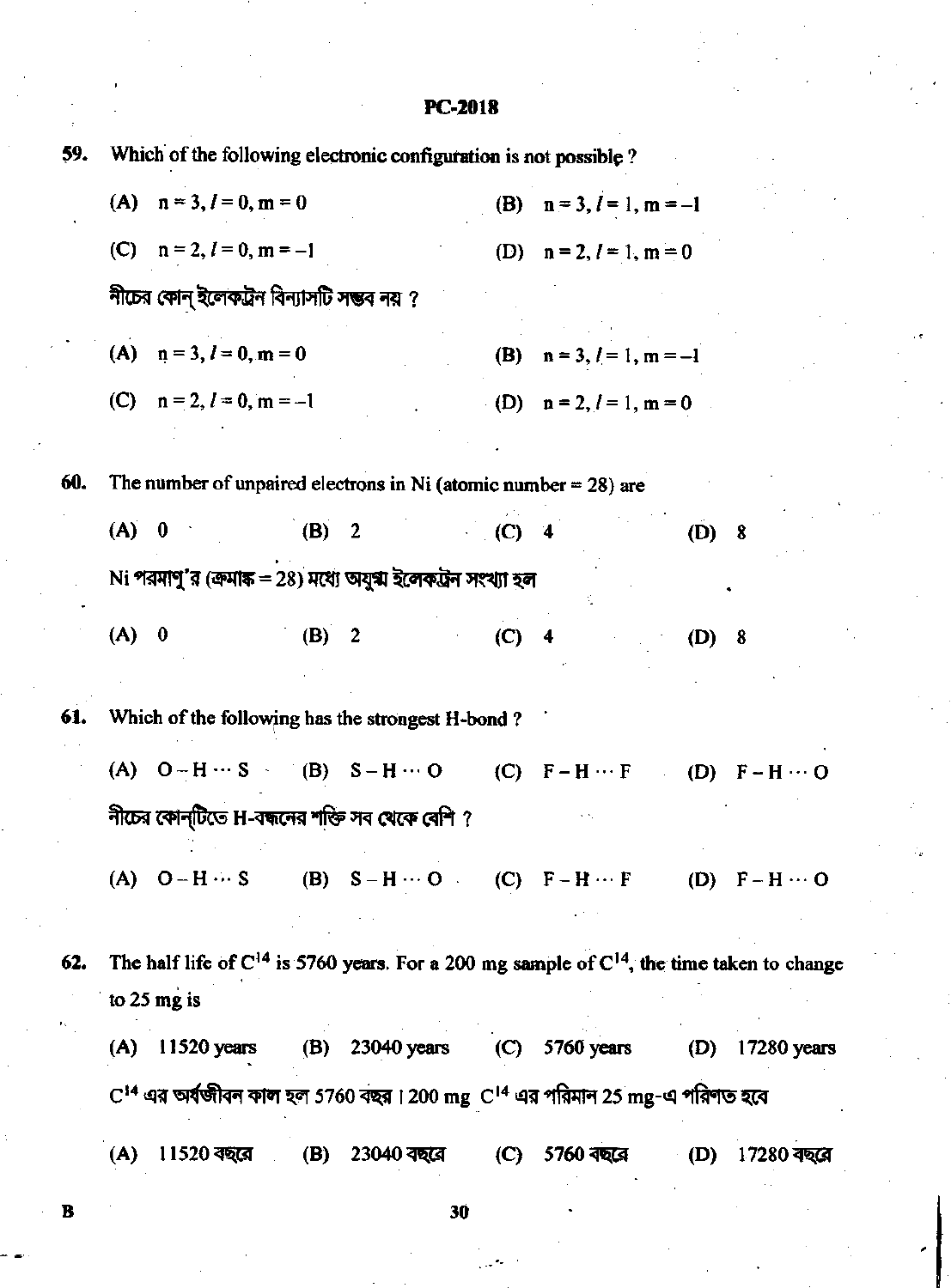| 63. |     | Ferric ion forms a Prussian blue precipitate due to the formation of         |     |                                               |     |                                                                                             |            |                        |
|-----|-----|------------------------------------------------------------------------------|-----|-----------------------------------------------|-----|---------------------------------------------------------------------------------------------|------------|------------------------|
|     |     | (A) $K_4$ [Fe(CN) <sub>6</sub> ]                                             |     |                                               |     | (B) $K_3$ [Fe(CN) <sub>6</sub> ]                                                            |            |                        |
|     |     | $(C)$ Fe(CNS) <sub>3</sub>                                                   |     |                                               |     | (D) $Fe_4[Fe(CN)_6]$                                                                        |            |                        |
|     |     |                                                                              |     |                                               |     | ফেরিক আয়ন যে প্রুশিয়ান ব্লু (Prussian blue) অধঃক্ষেপটি উৎপন্ন করে সেটি হল                 |            |                        |
|     |     | (A) $K_4$ [Fe(CN) <sub>6</sub> ]                                             |     |                                               |     | (B) $K_2$ [Fe(CN) <sub>6</sub> ]                                                            |            |                        |
|     |     | $(C)$ Fe(CNS),                                                               |     |                                               |     | (D) $Fe_4[Fe(CN)_6]$ ,                                                                      |            |                        |
|     |     | <b>64.</b> The nucleus $^{64}_{29}$ Cu accepts an orbital electron to yield, |     |                                               |     |                                                                                             |            |                        |
|     |     |                                                                              |     |                                               |     | (A) $\frac{65}{28}$ Ni (B) $\frac{64}{30}$ Zn (C) $\frac{64}{28}$ Ni (D) $\frac{65}{30}$ Zn |            |                        |
|     |     |                                                                              |     |                                               |     | $^{64}_{29}$ Cu কেন্দ্রকটি কক্ষের একটি ইলেক্ট্রন গ্রহন করে যে বন্তুটি উৎপন্ন করে তা হ'ল     |            |                        |
|     |     | (A) $\frac{65}{28}$ Ni                                                       |     | (B) $\frac{64}{30}$ Zn (C) $\frac{64}{28}$ Ni |     |                                                                                             |            | (D) $\frac{65}{30}$ Zn |
| 65. |     | How many moles of electrons will weigh one kilogram?                         |     |                                               |     |                                                                                             |            |                        |
|     |     | (A) $6.023 \times 10^{23}$                                                   |     |                                               |     | (B) $\frac{1}{9.108} \times 10^{31}$                                                        |            |                        |
|     |     | (C) $\frac{6.023}{9.108} \times 10^{54}$                                     |     |                                               |     | (D) $\frac{1}{9.108 \times 6.023} \times 10^8$                                              |            |                        |
|     |     | কত মোল ইলেকট্রনের ওজন এক কিলোগ্রাম হবে ?                                     |     |                                               |     |                                                                                             |            |                        |
|     |     | (A) $6.023 \times 10^{23}$                                                   |     |                                               |     | (B) $\frac{1}{9.108} \times 10^{31}$                                                        |            |                        |
|     | (C) | $\frac{6.023}{9.108} \times 10^{54}$                                         |     |                                               | (D) | $\frac{1}{9.108 \times 6.023} \times 10^8$                                                  |            |                        |
|     |     | fraction of total pressure exerted by hydrogen is                            |     |                                               |     | 66. Equal weights of ethane and hydrogen are mixed in an empty container at 25 °C. The      |            |                        |
|     |     | (A) 1:2                                                                      |     | (B) 1:1                                       |     | <b>(C)</b> 1:16                                                                             | (D)        | 15:16                  |
|     |     |                                                                              |     |                                               |     | 25 °C উষ্ণতায় সমান ওজনের ইথেন ও হাইড্রোজেন গ্যাস একটি শূন্য আধারে মেশানো হল ।              |            |                        |
|     |     | হাইড্রোজেন গ্যাসের চাপ মোট চাপের কত ভয়াংশ ?                                 |     |                                               |     |                                                                                             |            |                        |
|     |     | (A) 1:2                                                                      | (B) | 1:1                                           | (C) | 1:16                                                                                        | <b>(D)</b> | 15:16                  |

31

**P.T.O.** 

 $\mathbf{I}$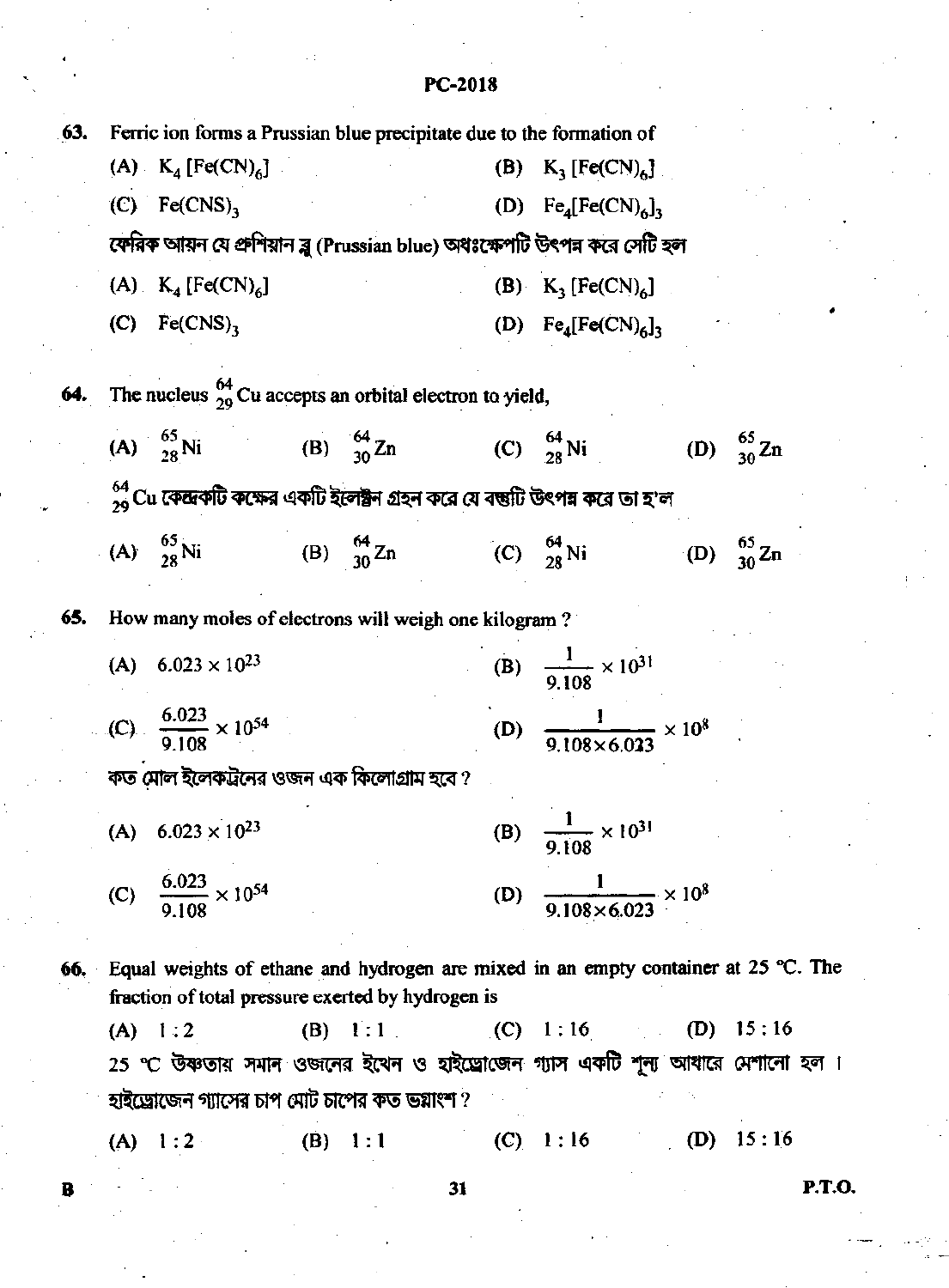- The heat of neutralization of a strong base and a strong acid is 13.7 kcal. The heat 67. released when 0.6 mole HCl solution is added to 0.25 mole of NaOH is
	- $(A)$  3.425 kcal (B)  $8.22$  kcal  $(C)$  11.645 kcal (D)  $13.7$  kcal একটি তীব্র অ্যাসিড ও তীব্র ক্ষারের প্রশমন বিক্রিয়ায় প্রশমন তাপ 13.7 kcal । যখন 0.6 মোল HCl দ্রবণ 0.25 মোল NaOH দ্রবণে যুক্ত করা হয়, তখন যে পরিমাণ তাপ নির্গত হবে তা হল

 $(A)$ 3.425 kcal  $(B)$  8.22 kcal  $(C)$  11.645 kcal  $(D)$  13.7 kcal

- $68.$ A compound formed by elements X and Y crystallizes in the cubic structure, where X atoms are at the corners of a cube and Y atoms are at the centres of the body. The formula of the compound is
	- $(A)$   $XY$  $(B)$  XY, (C)  $X_2Y_3$  $(D)$  $XY_{3}$  $X$  ও  $Y$  মৌল দ্বারা গঠিত একটি যৌগ ঘনকাকৃতির কেলাস উৎপন্ন করে যেখানে  $X$  মৌলগুলি ঘনকের কোণগুলিতে (corners) এবং Y মৌল ঘনকের কেন্দ্রহলে অবহিত। ঐ যৌগটির সংকেত হবে
	- $(B)$   $XY_2$  $(C)$   $X_2Y_3$  $(A)$   $XY$  $(D)$   $XY_3$
- 69. What amount of electricity can deposit 1 mole of Al metal at cathode when passed through molten  $A/Cl_3$ ?

| (A) 0.3 F<br>$(B)$ IF |          | (C) 3F                                                                                                             |           |  | (D) $1/3 \text{ F}$ |
|-----------------------|----------|--------------------------------------------------------------------------------------------------------------------|-----------|--|---------------------|
|                       |          | গলিত A <i>ICI</i> , এর মধ্যে কী পরিমান ভক্তিৎ প্র <del>থাহ করলে</del> । সোল প্রা <b>শ্বাভু ক্যাযো</b> ডে জমা হবে ? |           |  |                     |
| (A) 0.3 F             | $(B)$ IF |                                                                                                                    | $(C)$ 3 F |  | (D) $1/3$ F         |

70. Given the standard half-cell potentials  $(E^0)$  of the following as

$$
Zn = Zn^{2+} + 2e^- \qquad E^0 = +0.76 \text{ V}
$$
  
Fe = Fe<sup>2+</sup> + 2e^- \qquad TE<sup>0</sup> = 0.41 V

Then the standard e.m.f. of the cell with the reaction  $F\ddot{\sigma}^2 + H\ddot{\sigma}$   $\rightarrow$   $Zn^{2+}$  + Fe is  $(A) - 0.35 V$  $(D)$  - 1.17 V  $(B) + 0.35$  V  $(C) + 1.17 V$ অৰ্ধ বি<del>ক্ৰিয়াগুলির স্ট্যাণ্ডার্ড জারুণবিদ্দে</del>ব E<sup>0</sup>-এর মান নীচে দেওয়া হল :

$$
Zn = Zn^{2+} + 2e^{-} \t E^{0} = + 0.76 \text{ V}
$$
  
 
$$
{}^{1}Fe = Fe^{2+} + 2e^{-} \t E^{0} = 0.41 \text{ V}
$$

তাঁছলো, যে কোৰো বিভিন্দা হয় Fe<sup>2+</sup>+ Zn  $\rightarrow$  Zn<sup>2+</sup> ++Fee **All APM and A**nd e.m.f. হবে  $(A) -0.35 V$  $(C) + 1.17 V$  $(D) - 1.17 V$ (B)  $+0.35$  V

32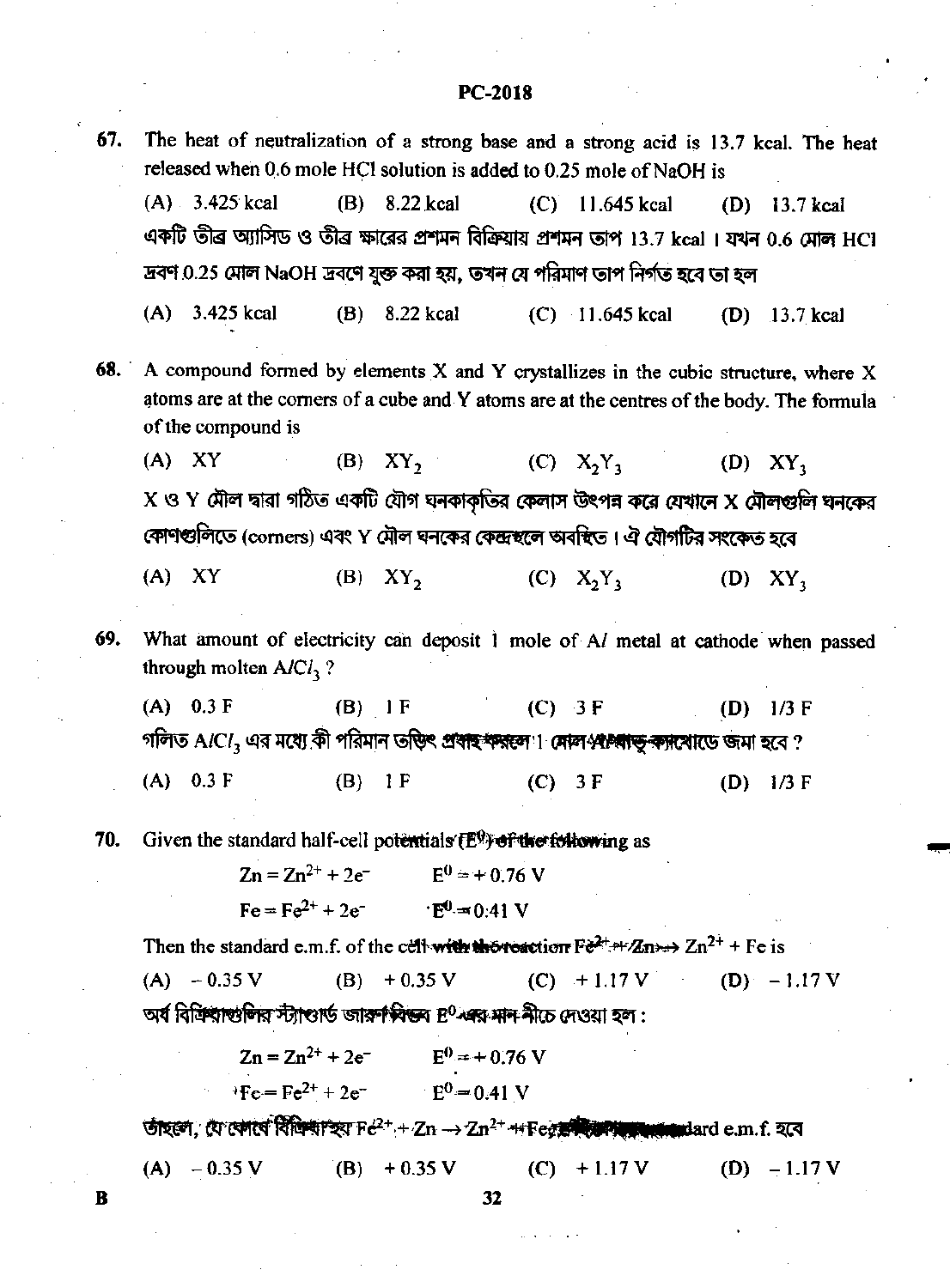# Category  $\sim$  II (Q.71 to Q.75)

Carry 2 marks each and only one option is correct. In case of incorrect answer or any combination of more than one answer, 1/2 mark will be deducted.

একটি উত্তর সঠিক। সঠিক উত্তর দিলে 2 নম্বর পাবে । ভুল উত্তর দিলে অথবা যে কোন একাষিক উত্তর দিলে

## ½ **নম্বর কাটা যাবে** ।

71.  $[X]^+$  dil.  $H_2SO_4 \rightarrow [Y]$ : Colourless, suffocating gas  $[Y] + K_2Cr_2O_7 + H_2SO_4 \rightarrow$  Green colouration of solution Then,  $[X]$  and  $[Y]$  are (A)  $SO_3^{2-}$ ,  $SO_2$  (B) C*t*, HCl (C)  $S^2$ , H<sub>2</sub>S  $[X]$  + dil.  $\mathrm{H}_2\mathrm{SO}_4\to [Y]$  : বর্ণহীন ৰাসরোধী গ্যাস  $[Y] + K_2Cr_2O_7 + H_2SO_4 \rightarrow \overline{3}S$ জ বর্ষের দ্রবন। তাহলে [X] এবং [Y] হল (A)  $SO_3^{2-}$ ,  $SO_2$  (B) C*F*, HCl (C)  $S^2$ , H<sub>2</sub>S 72.  $[{\bf P}] \xrightarrow{\bf Br_2} C_2H_4Br_2 \xrightarrow{\rm N3NH_2} [{\bf Q}]$ [Q]  $\frac{20\% \text{ H}_2\text{SO}_4}{\text{H}\sigma^2}$  [R]  $\frac{\text{Zn-Hg/HCl}}{\text{H}}$  [S] The species P, Q, R and S respectively are (A) ethene, ethyne, ethanal, ethane  $(B)$ (C) ethene, ethyne, ethanal, ethanol (D)  $[{\bf P}] \xrightarrow{\bf Br_2} C_2H_4Br_2 \xrightarrow{\rm N\bar{a}NH_2} [{\bf Q}]$ [Q]  $\frac{20\% \text{ H}_2\text{SO}_4}{\text{H}\sigma^2$  [R]  $\frac{\text{Zn-Hg/HCl}}{\text{H}}$  [S] উপরের বিক্রিয়াটিতে P, Q, R এবং S হল যথাক্রমে (A) ইথিন ইথাইন ইথান্যাল ইথেন (B) ইথেন, ইথাইন, ইথান্যাল, ইথিন (C) ইথিন, ইথাইন, ইথান্যাল, ইথানল

B

(D)  $CO_3^{2-}$ ,  $CO_2$ 

(D)  $CO_3^{2-}$ ,  $CO_2$ 

ethane, ethyne, ethanal, ethene

ethyne, ethane, ethene, ethanal

- 
- (D) ইথাইন. ইথেন. ইথিন. ইথান্যাল

 $33$ 

**P.T.O.**